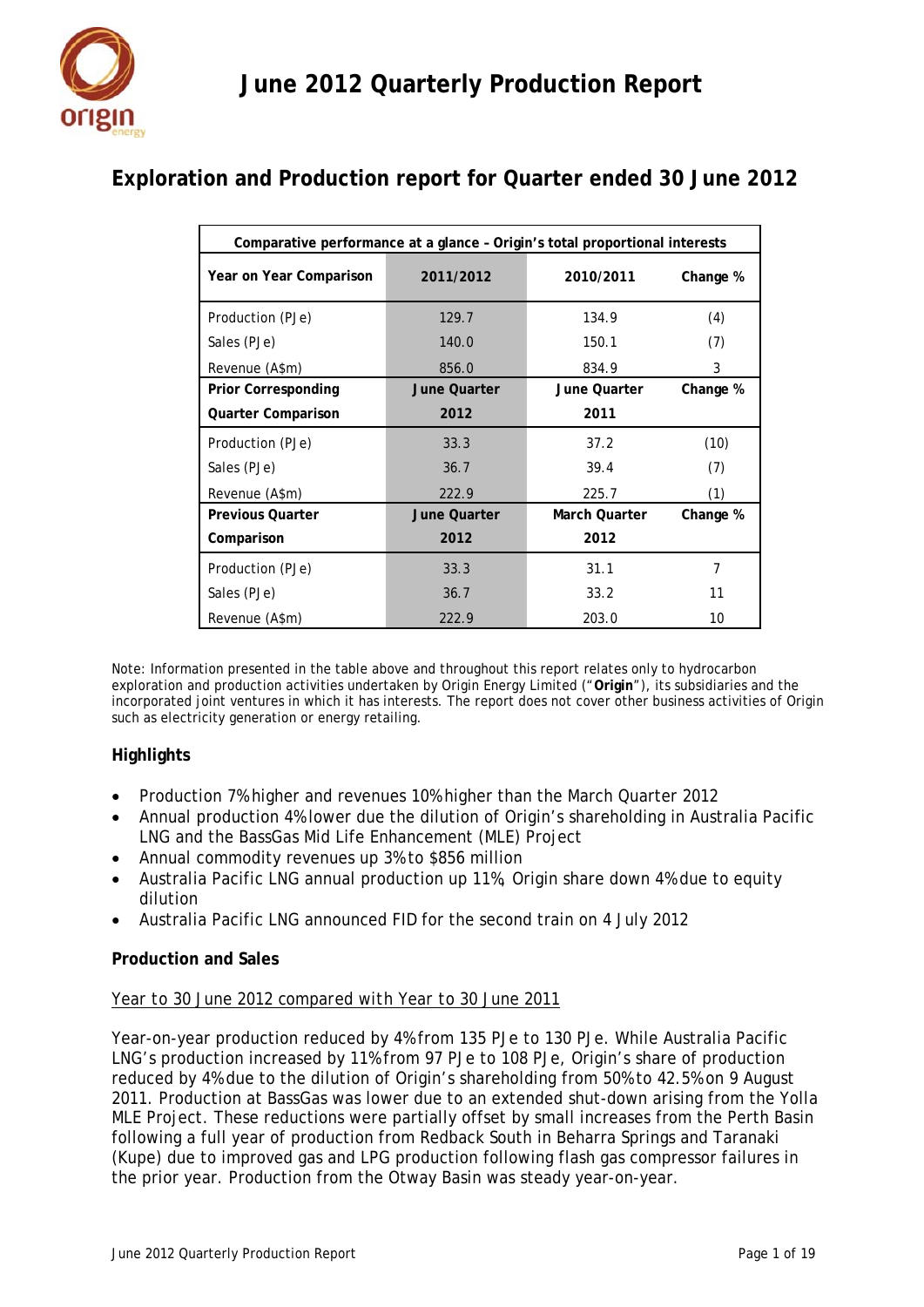Sales volumes were 7% lower at 140 PJe reflecting lower production and lower volumes of product purchased and on-sold of 12 PJe in FY 2012 compared with 14 PJe in FY 2011. Higher commodity prices for all products except LPG resulted in a 3% increase in revenues to \$856 million.

## *June Quarter 2012 compared with June Quarter 2011*

Production of 33 PJe in the June Quarter was 10% lower than in the comparable Quarter in FY 2011 predominantly due to zero production from BassGas due to Yolla MLE Project, reduced production volumes from Otway due to operational maintenance and equipment interruptions, and to a lesser extent the dilution of Origin's shareholding of Australia Pacific LNG. These were partly offset by small increases from Taranaki (Kupe) and Perth basins.

Sales volumes were 7% lower at 37 PJe reflecting lower production volumes. Revenues were 1% lower at \$223 million.

#### *June Quarter 2012 compared with March Quarter 2012*

Production in the June Quarter increased by 7% to 33 PJe compared with 31 PJe in the March Quarter 2012 driven mainly by full commissioning of Inlet Gas Compression on the Otway Gas Project, higher seasonal demand from the Otway and Taranaki (Kupe) basins, and to a lesser extent from Cooper Basin and Australia Pacific LNG. Production remained shut-in oat BassGas throughout the June Quarter due to the Yolla MLE Project.

Sales volumes were 11% higher from increased production volumes and higher product purchase for on-sale. Revenues were 10% higher at \$223 million.

#### **Exploration and Evaluation Expenditure**

In the financial year to 30 June 2012 net expenditure on exploration and evaluation activities amounted to \$142 million (excluding Australia Pacific LNG) as detailed in Section 5 of this report. It is expected that approximately one-third of this expenditure will be expensed in Origin's accounts for the FY 2012.

#### **Significant activities during the Quarter included:**

- **Australia Pacific LNG:**
	- o On 24 May 2012, Origin Energy announced that Australia Pacific LNG had signed agreements with a syndicate of banks and export credit agencies for an US\$8.5 billion project finance facility, underpinning the development of Australia Pacific LNG's CSG to LNG project. For further details see Origin's website at http://www.originenergy.com.au/news/article/asxmedia-releases/1390
	- o Australia Pacific LNG and The Kansai Electric Power Company signed a gas sales agreement on 29 June 2012 for the supply of approximately 1 million tonnes per annum of LNG per year for 20 years from 2016. The terms of the agreement are consistent with the binding Heads of Agreement signed on 17 November 2011. For further details see Origin's website at http://www.originenergy.com.au/news/article/asxmedia-releases/1405

## • **Gas Sale Agreement with GLNG:**

o Origin announced the signing of a binding Heads of Agreement with GLNG on 2 May 2012 for Origin to supply 365 petajoules (PJ) of gas or 100 terajoules (TJ) per day over 10 years to GLNG, commencing in 2015. The gas will be sourced from Origin's east coast portfolio. For further details see Origin's website at http://www.originenergy.com.au/news/article/asxmedia-releases/1386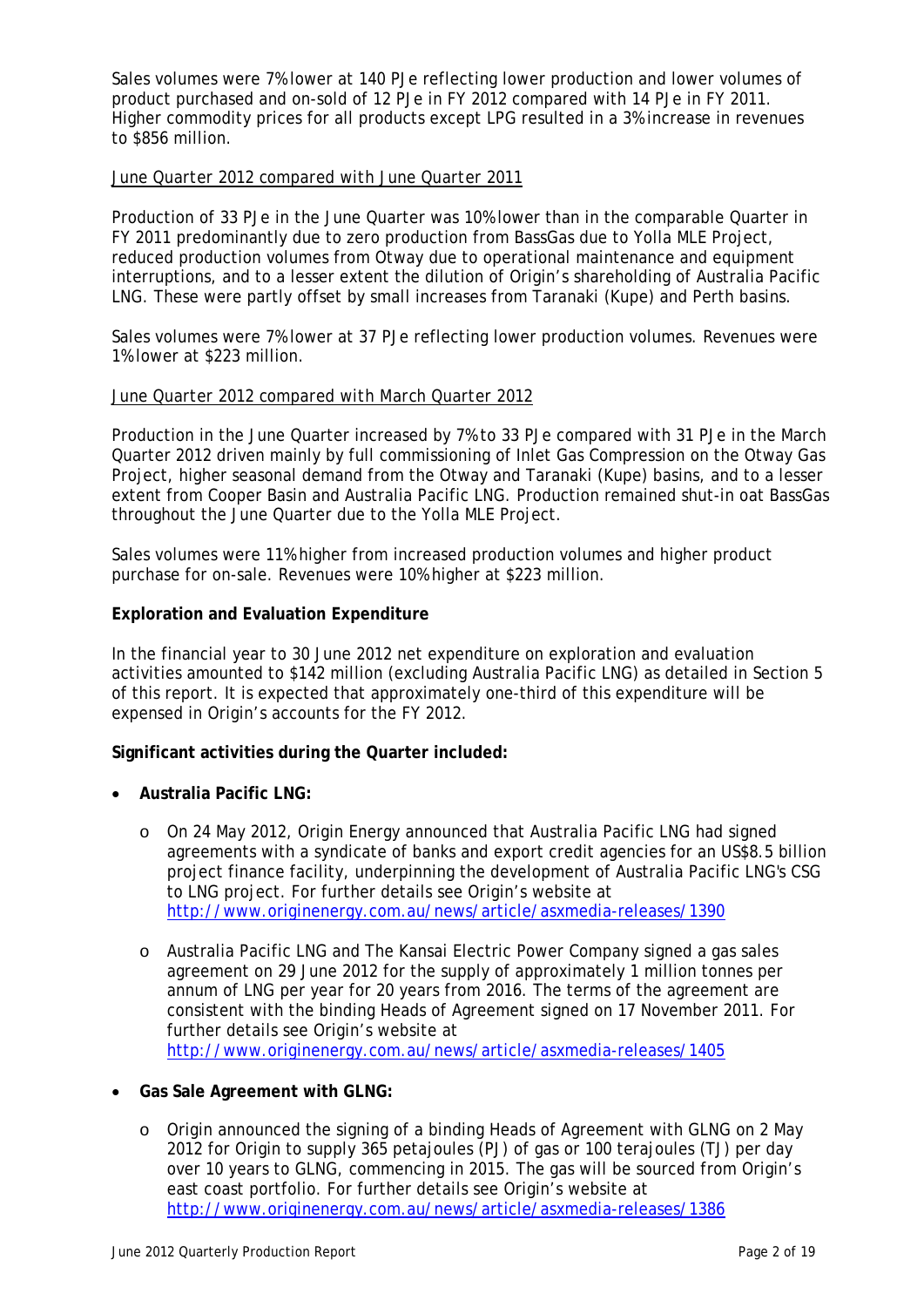- **BassGas:**
	- o On 23 April 2012 Origin announced the successful lifting and connection of the new accommodation module to the Yolla A platform in Bass Strait as part of the MLE project. Offshore construction challenges associated with working on the remote Yolla platform, together with some minor scope changes, led to an extension of the time required to complete the project, resulting in an increase in project costs from approximately \$360 million to approximtaley \$460 million. For further details see Origin's website at

http://www.originenergy.com.au/news/article/asxmedia-releases/1384

- **Drilling Activities:**
	- o **Australia Pacific LNG:** 100 wells, including 91 development wells (of which 34 were operated production wells) and 9 exploration/appraisal, wells were drilled during the **Quarter**
	- o **Cooper Basin:** Activity continues to increase after the 2011 flooding events, with Origin participating in three gas development wells and 10 oil development wells drilled during this Quarter
	- o **Otway Basin:** Development drilling in the Geographe Field commenced on 29 May 2012. Geographe 2 and Geographe 3 were drilled by Origin on behalf of the VIC/L23 Joint Venture. The wells will be tied back via subsea connections to the existing Thylacine platform and export gas pipeline. For further details see Origin's website at http://www.originenergy.com.au/news/article/asxmedia-releases/1392

The Thistle 1 exploration well in VIC/P43, located 16 km northwest of the Geographe gas field, which spudded on 19 April 2012, was plugged and abandoned with no significant hydrocarbons encountered. For further details see Origin's website at http://www.originenergy.com.au/news/article/asxmedia-releases/1383 http://www.originenergy.com.au/news/article/asxmedia-releases/1388

## **Post Report Date Events**

• **Australia Pacific LNG:** On 4 July 2012 Australia Pacific LNG announced that a FID on the second train of its two train CSG to LNG project had been approved. First LNG from the second train is expected in early 2016. Following the taking of FID 2, the subscription agreement for Sinopec to increase its shareholding in Australia Pacific LNG from 15% to 25% was completed on 12 July 2012. ConocoPhillips and Origin's respective ownership interests in Australia Pacific LNG have now been diluted to 37.5%. For further details see Origin's website at

http://www.originenergy.com.au/news/article/asxmedia-releases/1407 http://www.originenergy.com.au/news/article/asxmedia-releases/1409

• **BassGas:** On 13 July 2012, Origin announced that the lift of the compression module onto the Yolla platform was unsuccessful and weather conditions in the Bass Strait are unlikely to provide an appropriate opportunity to complete the compressor lift and installation prior to completion of all other Phase 1 works. Yolla will now return to its usual free flow production mode with production expected to resume in the September Quarter 2012. Returning the Yolla platform to free flow production at this point in the project will increase total costs for Phase 1 from approximately \$460 million to approximately \$490 million. Additional costs associated with the subsequent installation of the compression module will be established as part of a final decision on the broader works program including Phase 2 of the project**.** For further details see Origin's website at

http://www.originenergy.com.au/news/article/asxmedia-releases/1410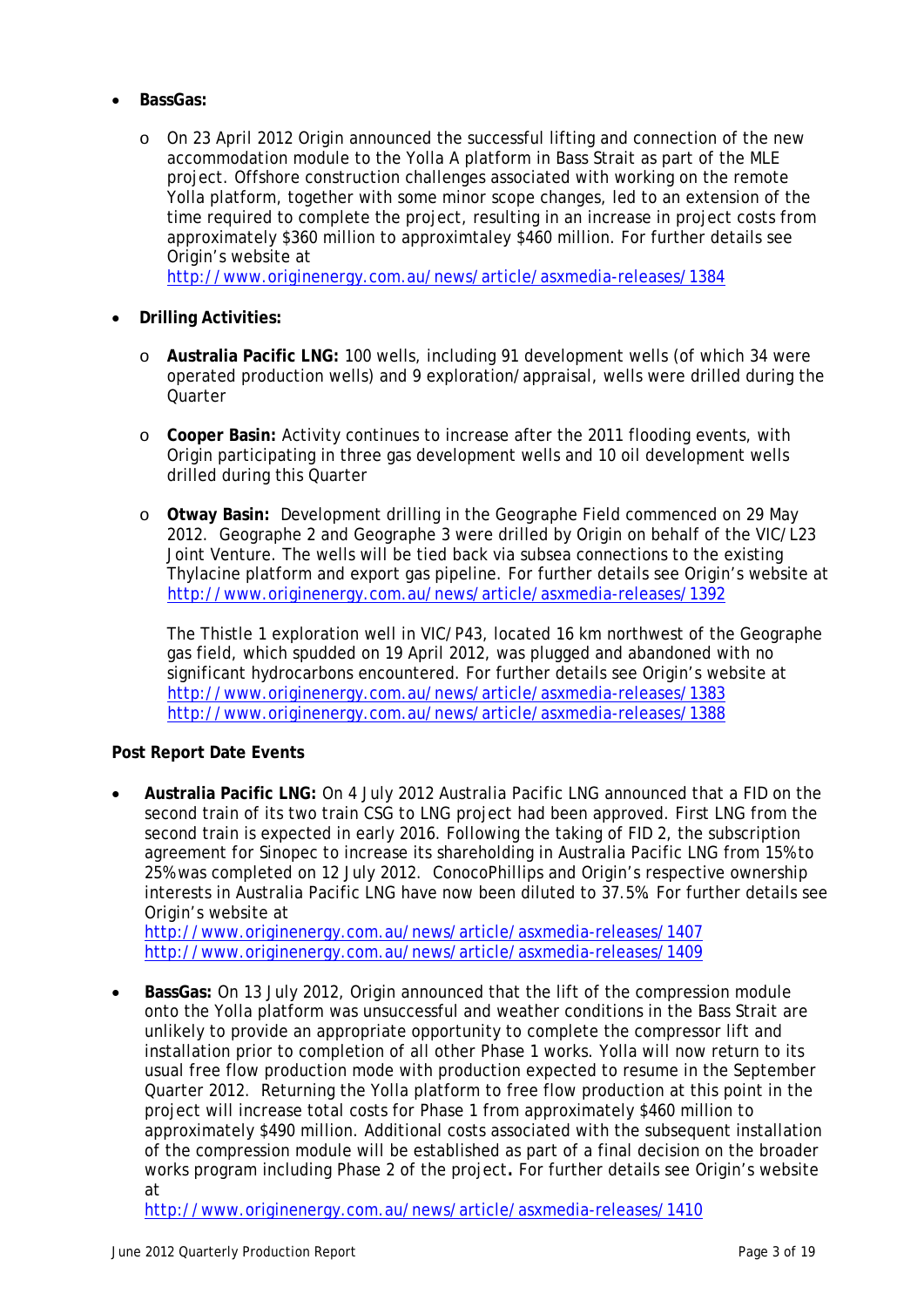## **1. PRODUCTION, SALES AND REVENUE**

Note: Current Quarter production figures for some non-operated areas may include preliminary production data for the last month of the Quarter. Where actual production volumes only became available after the report date for that Quarter, previous Quarter figures have been amended to reflect this.

| Natural Gas and                     |               |             |                 |                          | June    |            |            |
|-------------------------------------|---------------|-------------|-----------------|--------------------------|---------|------------|------------|
| Ethane                              | Unit          | <b>This</b> | <b>Previous</b> | %                        | Quarter | <b>YTD</b> | <b>YTD</b> |
|                                     |               | Quarter     | Quarter         | Change                   | 2011    | 2011/12    | 2010/11    |
| Natural Gas                         | PJ            |             |                 |                          |         |            |            |
| APLNG (CSG and Denison<br>Trough) * |               | 11.9        | 11.8            | 1                        | 12.3    | 46.5       | 48.4       |
| SA Cooper & SWQ                     |               | 3.2         | 3.1             | 3                        | 3.4     | 13.1       | 13.7       |
| Otway Basin (offshore)              |               | 9.3         | 8.1             | 15                       | 10.8    | 32.1       | 31.7       |
| Bass Basin                          |               | ٠           | $\blacksquare$  | $\overline{\phantom{a}}$ | 1.9     | 3.5        | 7.5        |
| Surat Basin                         |               | 0.3         | 0.4             | (23)                     | 0.6     | 1.9        | 2.1        |
| Perth Basin                         |               | 1.0         | 1.0             | $\Omega$                 | 0.5     | 3.3        | 1.8        |
| Taranaki Basin (onshore)            |               | 0.1         | 0.1             | $\Omega$                 | 0.1     | 0.4        | 0.5        |
| Taranaki Basin (Kupe)               |               | 2.6         | 2.2             | 19                       | 2.2     | 9.6        | 8.8        |
| Ethane                              | <b>PJ</b>     |             |                 |                          |         |            |            |
| SA Cooper & SWQ                     |               | 0.4         | 0.4             | 7                        | 0.4     | 1.5        | 1.1        |
| <b>Total Production</b>             |               | 28.8        | 27.1            | 6                        | 32.2    | 111.9      | 115.6      |
| <b>Total Sales Volume</b>           |               | 31.2        | 28.3            | 10                       | 33.7    | 118.2      | 127.5      |
| <b>Total Sales Revenue</b>          | \$M           | 120.5       | 107.8           | 12                       | 123.9   | 454.0      | 469.1      |
| Average Gas Price                   | $\frac{f}{G}$ | 3.86        | 3.80            | $\overline{2}$           | 3.70    | 3.84       | 3.68       |

## **1.1 Production by Product and Area (including interest in APLNG)**

\* Origin's share in Australia Pacific LNG was diluted from 50% to 42.5% on 9 August 2011

|                            |        |             |          |        | June    |            |            |
|----------------------------|--------|-------------|----------|--------|---------|------------|------------|
| Crude Oil                  | Unit   | <b>This</b> | Previous | %      | Quarter | <b>YTD</b> | <b>YTD</b> |
|                            |        | Quarter     | Quarter  | Change | 2011    | 2011/12    | 2010/11    |
| Crude Oil                  | kbbls  |             |          |        |         |            |            |
| SA Cooper & SWQ            |        | 87.9        | 81.9     | 7      | 82.2    | 343.5      | 275.8      |
| Surat Basin                |        | 5.7         | 4.5      | 25     | 4.7     | 20.5       | 28.2       |
| Perth Basin                |        | 8.7         | 14.0     | (38)   | 21.8    | 58.2       | 109.9      |
| Taranaki Basin (onshore)   |        | 36.7        | 38.9     | (6)    | 44.6    | 152.5      | 125.1      |
| <b>Total Production</b>    |        | 139.0       | 139.3    | 0      | 153.3   | 574.7      | 539.0      |
| <b>Total Sales Volume</b>  |        | 347.9       | 297.0    | 17     | 211.4   | 1,286.0    | 1,066.6    |
| <b>Total Sales Revenue</b> | \$M    | 41.7        | 36.7     | 14     | 23.7    | 154.4      | 105.1      |
| Average Crude Price        | \$/bbI | 120         | 124      | (3)    | 112     | 120        | 99         |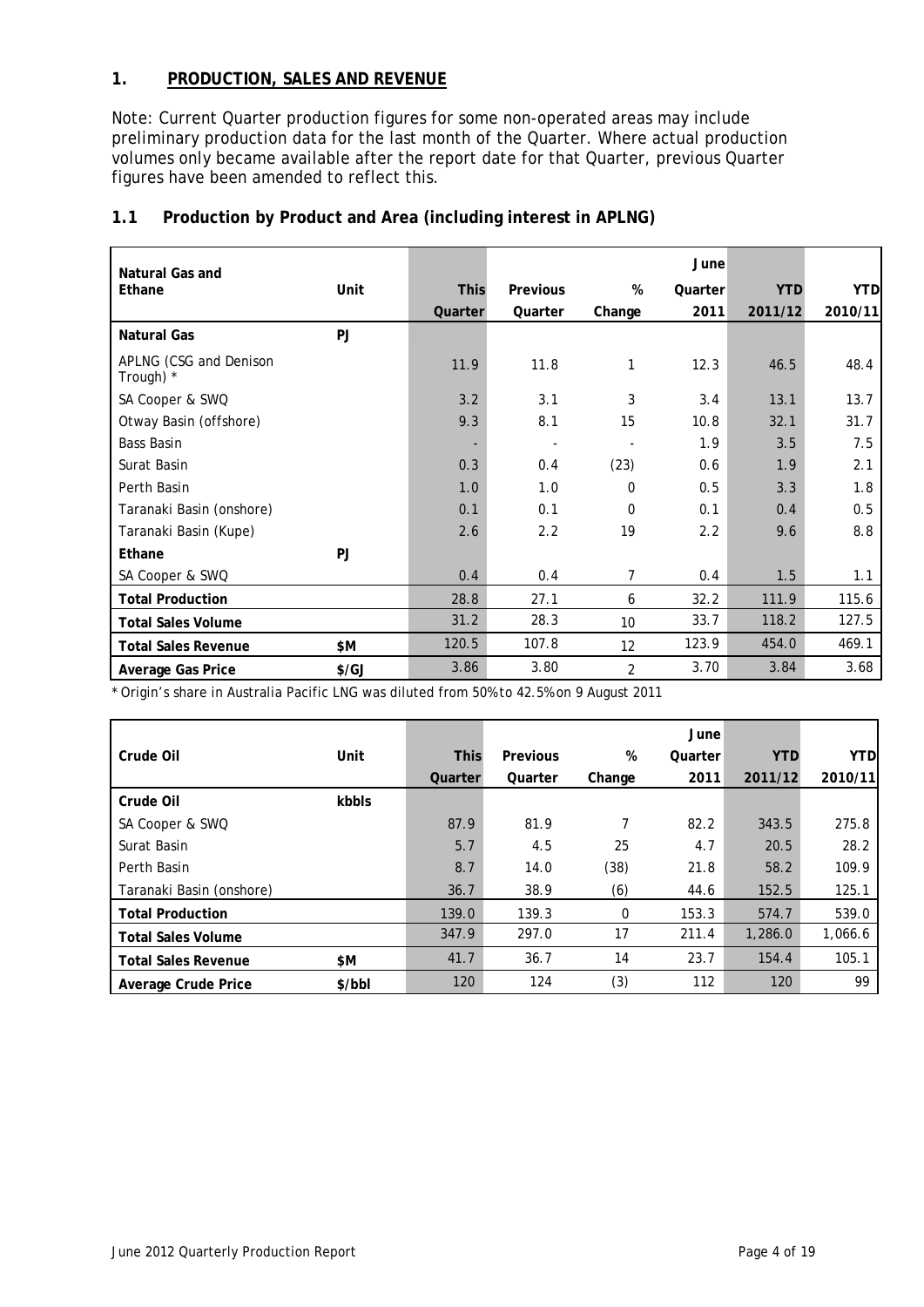|                            |        |             |                 |        | June    |            |            |
|----------------------------|--------|-------------|-----------------|--------|---------|------------|------------|
| Condensate/Naphtha         | Unit   | <b>This</b> | <b>Previous</b> | %      | Quarter | <b>YTD</b> | <b>YTD</b> |
|                            |        | Quarter     | Quarter         | Change | 2011    | 2011/12    | 2010/11    |
| Condensate/Naphtha         | kbbls  |             |                 |        |         |            |            |
| APLNG (Denison Trough) *   |        | 0.3         | 0.1             | 111    | 0.4     | 0.8        | 1.1        |
| SA Cooper & SWQ            |        | 56.4        | 61.1            | (8)    | 62.0    | 227.1      | 223.6      |
| Otway Basin (offshore)     |        | 98.4        | 86.4            | 14     | 116.1   | 339.9      | 353.4      |
| Bass Basin                 |        |             |                 | ٠      | 67.0    | 118.1      | 263.9      |
| Surat Basin                |        | 3.3         | 5.1             | (36)   | 5.3     | 20.3       | 22.60      |
| Perth Basin                |        | 0.2         | 0.3             | (33)   | 0.5     | 1.0        | 1.8        |
| Taranaki Basin (onshore)   |        |             |                 |        | -       |            |            |
| Taranaki Basin (Kupe)      |        | 231.6       | 204.9           | 13     | 221.7   | 898.0      | 915.8      |
| <b>Total Production</b>    |        | 390.2       | 357.9           | 9      | 473.0   | 1,605.2    | 1,782.2    |
| <b>Total Sales Volume</b>  |        | 376.9       | 322.4           | 17     | 499.9   | 1,562.5    | 1,792.3    |
| <b>Total Sales Revenue</b> | \$M    | 39.1        | 34.7            | 13     | 49.2    | 158.5      | 157.3      |
| Average Condensate Price   | \$/bbl | 104         | 108             | (4)    | 98      | 101        | 88         |

\* Origin's share in Australia Pacific LNG was diluted from 50% to 42.5% on 9 August 2011

|                            |      |             |                 |                   | June    |            |            |
|----------------------------|------|-------------|-----------------|-------------------|---------|------------|------------|
| <b>LPG</b>                 | Unit | <b>This</b> | <b>Previous</b> | %                 | Quarter | <b>YTD</b> | <b>YTD</b> |
|                            |      | Quarter     | Quarter         | Change            | 2011    | 2011/12    | 2010/11    |
| <b>LPG</b>                 | Kt   |             |                 |                   |         |            |            |
| SA Cooper & SWQ            |      | 7.3         | 6.9             | 6                 | 7.6     | 28.3       | 28.7       |
| Otway Basin (offshore)     |      | 11.9        | 10.4            | 14                | 13.6    | 37.5       | 41.9       |
| <b>Bass Basin</b>          |      |             |                 |                   | 5.1     | 8.8        | 19.0       |
| Surat Basin                |      | 0.7         | 1.1             | (34)              | 1.1     | 4.1        | 4.6        |
| Taranaki Basin (onshore)   |      | 0.2         | 0.1             | 33                | 0.3     | 0.7        | 0.9        |
| Taranaki Basin (Kupe)      |      | 10.7        | 9.5             | $12 \overline{ }$ | 8.7     | 41.6       | 37.4       |
| <b>Total Production</b>    |      | 30.8        | 28.0            | 10                | 36.4    | 121.0      | 132.5      |
| <b>Total Sales Volume</b>  |      | 29.0        | 28.2            | 3                 | 37.3    | 119.1      | 136.0      |
| <b>Total Sales Revenue</b> | \$M  | 21.6        | 23.9            | (10)              | 28.9    | 89.1       | 103.4      |
| Average LPG Price          | \$/t | 745         | 848             | (12)              | 775     | 748        | 760        |

## **1.2 Production by Basin (including APLNG production)**

| Production by Basin                 |        |             |          |          | June    |            |            |
|-------------------------------------|--------|-------------|----------|----------|---------|------------|------------|
| (All products, PJe)                 | Unit   | <b>This</b> | Previous | %        | Quarter | <b>YTD</b> | <b>YTD</b> |
|                                     |        | Quarter     | Quarter  | Change   | 2011    | 2011/12    | 2010/11    |
| Production by Basin                 | PJe    |             |          |          |         |            |            |
| APLNG (CSG and Denison<br>Trough) * |        | 11.9        | 11.8     | 1        | 12.3    | 46.5       | 48.4       |
| SA Cooper & SWQ                     |        | 4.8         | 4.6      | 3        | 4.9     | 19.3       | 19.0       |
| Otway Basin (offshore)              |        | 10.4        | 9.1      | 14       | 12.1    | 35.8       | 35.8       |
| Bass Basin                          |        |             |          |          | 2.5     | 4.5        | 9.8        |
| Surat Basin                         |        | 0.4         | 0.5      | (24)     | 0.7     | 2.3        | 2.6        |
| Perth Basin                         |        | 1.1         | 1.1      | $\Omega$ | 0.5     | 3.6        | 2.4        |
| Taranaki Basin (onshore)            |        | 0.3         | 0.3      | 2        | 0.4     | 1.3        | 1.3        |
| Taranaki Basin (Kupe)               |        | 4.4         | 3.7      | 17       | 3.8     | 16.5       | 15.6       |
| <b>Total Production Volume</b>      | PJe    | 33.3        | 31.1     | 7        | 37.2    | 129.8      | 134.9      |
| <b>Total Sales Volume</b>           | PJe    | 36.7        | 33.2     | 11       | 39.4    | 140.0      | 150.1      |
| <b>Total Sales Revenue</b>          | \$M    | 222.9       | 203.0    | 10       | 225.7   | 856.0      | 834.9      |
| <b>Average Commodity Price</b>      | \$/GJe | 6.1         | 6.1      | (1)      | 5.7     | 6.1        | 5.6        |

\* Origin's share in Australia Pacific LNG was diluted from 50% to 42.5% on 9 August 2011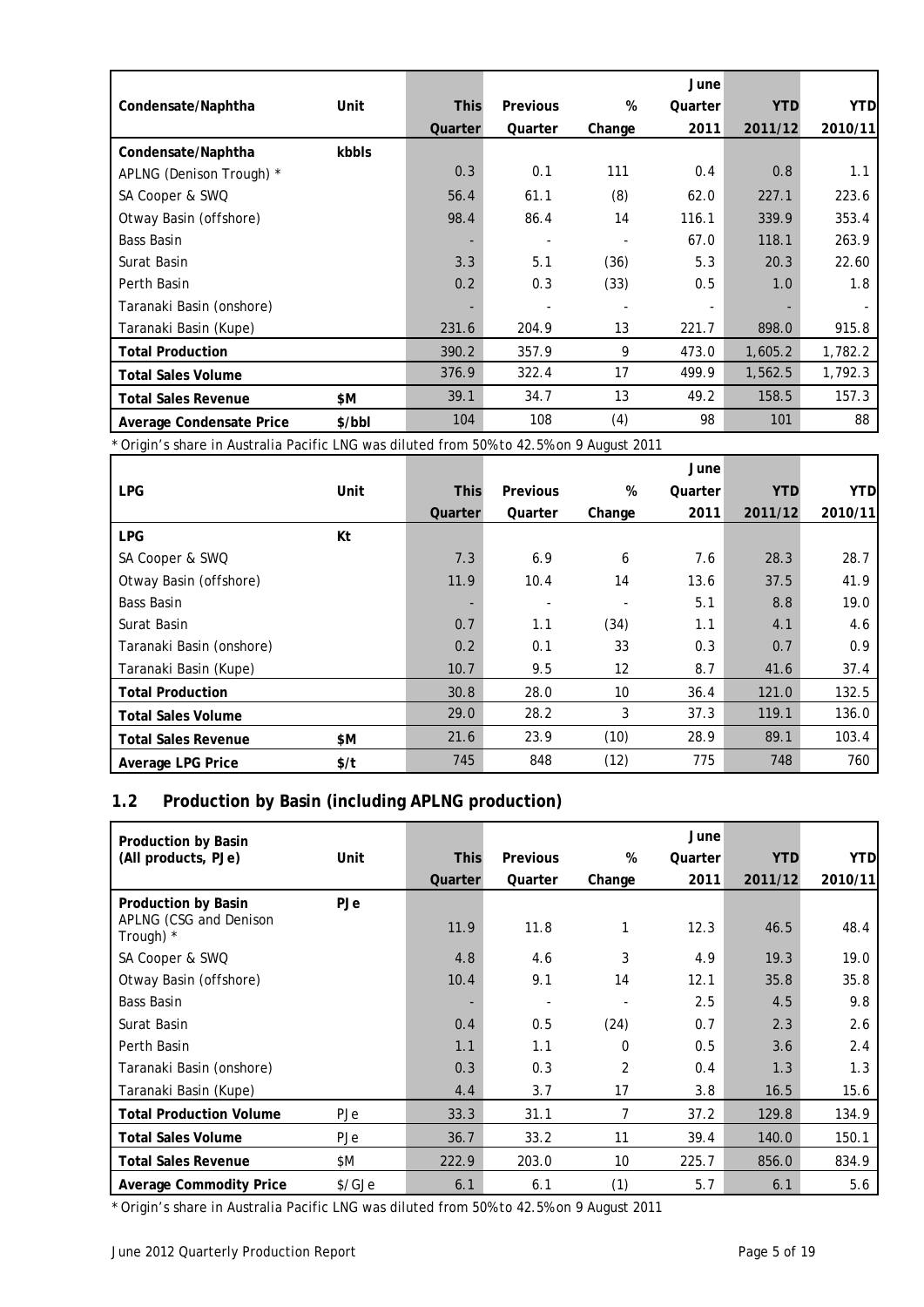## **1.3 Production, Sales Volumes and Revenue Summaries**

## **1.3.1 Origin excluding interest in APLNG**

|                            |      |             |          |        | June    |            |            |
|----------------------------|------|-------------|----------|--------|---------|------------|------------|
| <b>Total All Products</b>  | Unit | <b>This</b> | Previous | %      | Quarter | <b>YTD</b> | <b>YTD</b> |
|                            |      | Quarter     | Quarter  | Change | 2011    | 2011/12    | 2010/11    |
| Production (all products)  | PJe  | 21.4        | 19.3     |        | 24.9    | 83.2       | 86.5       |
| Sales (all products)       | PJe  | 23.4        | 20.1     | 16     | 26.7    | 90.3       | 95.9       |
| <b>Total Sales Revenue</b> | \$M  | 180.9       | 161.4    |        | 185.5   | 700.1      | 666.6      |

## **1.3.2 Origin's interest in APLNG \***

|                              |            |             |          |        | June    |            |            |
|------------------------------|------------|-------------|----------|--------|---------|------------|------------|
| <b>Total All Products</b>    | Unit       | <b>This</b> | Previous | %      | Quarter | <b>YTD</b> | <b>YTD</b> |
|                              |            | Quarter     | Quarter  | Change | 2011    | 2011/12    | 2010/11    |
| <b>Production APLNG 100%</b> | <b>PJe</b> | 27.9        | 27.8     |        | 24.6    | 107.7      | 96.7       |
| Origin's interest:           |            |             |          |        |         |            |            |
| Production (all products)    | PJe        | 11.9        | 11.8     |        | 12.3    | 46.5       | 48.4       |
| Sales (all products)         | PJe        | 13.3        | 13.1     | ↑      | 12.8    | 49.7       | 54.3       |
| <b>Total Sales Revenue</b>   | \$M        | 42.0        | 41.6     |        | 40.2    | 155.9      | 168.3      |

\* Origin's share in Australia Pacific LNG was diluted from 50% to 42.5% on 9 August 2011

## **1.4 Internal and External Purchase and Sales Summary**

## **1.4.1 Internal and External Sales (Origin excluding interest in APLNG)**

| Internal & External Sales<br><b>Volumes</b> | Unit       | <b>This</b> | Previous | %      | June<br>Quarter | <b>YTD</b> | <b>YTD</b> |
|---------------------------------------------|------------|-------------|----------|--------|-----------------|------------|------------|
|                                             |            |             |          |        |                 |            |            |
|                                             |            | Quarter     | Quarter  | Change | 2011            | 2011/12    | 2010/11    |
| <b>Total Sales Volume</b>                   | <b>PJe</b> |             |          |        |                 |            |            |
| Internal                                    |            | 6.4         | 5.5      | 16     | 11.0            | 28.2       | 32.0       |
| External                                    |            | 17.0        | 14.6     | 17     | 15.6            | 62.2       | 63.8       |
| Total                                       |            | 23.4        | 20.1     | 16     | 26.7            | 90.3       | 95.9       |

## **1.4.2 External Purchases**

| Product Purchases included in           |            |             |          |        | June    |            |            |
|-----------------------------------------|------------|-------------|----------|--------|---------|------------|------------|
| above sales                             | Unit       | <b>This</b> | Previous | %      | Quarter | <b>YTD</b> | <b>YTD</b> |
|                                         |            | Quarter     | Quarter  | Change | 2011    | 2011/12    | 2010/11    |
| Origin (excluding interest in<br>APLNG) | <b>PJe</b> | 2.2         | 2.2      |        | 3.2     | 8.4        | 8.7        |
| Origin's interest in APLNG *            | <b>PJe</b> | 1.4         | 1.2      | 14     | 0.3     | 3.7        | 5.5        |
| Total                                   | <b>PJe</b> | 3.6         | 3.4      | h      | 3.5     | 12.1       | 14.2       |

\* Origin's share in Australia Pacific LNG was diluted from 50% to 42.5% on 9 August 2011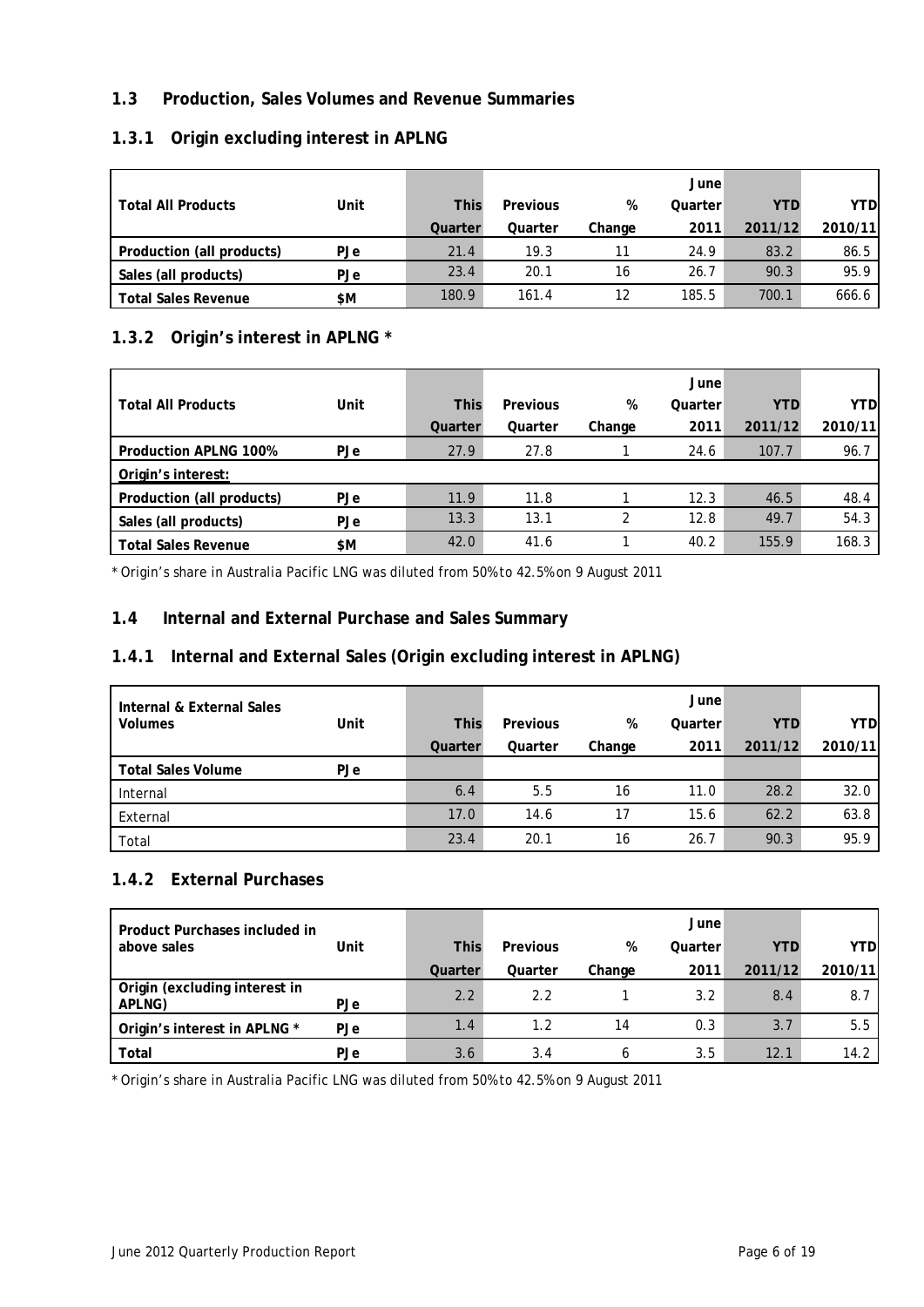## **2**. **DEVELOPMENT AND EXPLORATION OPERATIONS**

## **2.1 Origin's interests held through Australia Pacific LNG**

## **2.1.1 Upstream Operations**

Spring Gully gas production peaked at 112 TJ/d (Australia Pacific LNG share) as works started to relieve production constraints created by the 2010/11 floods. Talinga gas production peaked at 116 TJ/d (100% owned by Australia Pacific LNG). At the end of the Quarter, average production from operated assets was 225 TJ/d (Australia Pacific LNG share) and 82 TJ/d from non-operated assets (Australia Pacific LNG share).

Australia Pacific LNG participated in 100 wells during the Quarter, including 91 developments wells (of which 34 were operated production wells, three operated groundwater wells, and 54 non-operated wells) and nine exploration/appraisal wells, and commenced the well completion program in June.

Initial Phase  $1<sup>1</sup>$  drilling has commenced in the Condabri project area with 31 wells drilled this Quarter and 68 wells drilled to 30 June 2012. Further Phase 1 drilling will commence in other areas over the next 12 months. Additional wells, previously drilled as part of the Spring Gully and Talinga projects (pre-Phase 1) are expected to be brought online during the second half of 2012.

|              |                      |                      | Pre-Phase 1                 | Phase $1^1$                  |                             |
|--------------|----------------------|----------------------|-----------------------------|------------------------------|-----------------------------|
|              |                      |                      | Development<br>wells online | Development<br>wells drilled | Development<br>wells online |
|              |                      | This Quarter         |                             |                              |                             |
| <b>Bowen</b> | Spring Gully         | YTD 2011/12          |                             |                              |                             |
|              | <b>Total to Date</b> | 150                  |                             |                              |                             |
|              |                      | This Quarter         |                             |                              |                             |
|              | Talinga              | YTD 2011/12          |                             |                              |                             |
| Surat        | <b>Total to Date</b> | 70                   |                             |                              |                             |
|              |                      | This Quarter         |                             | 31                           |                             |
|              | Condabri             | YTD 2011/12          |                             | 68                           |                             |
|              | <b>Total to Date</b> |                      | 68                          |                              |                             |
|              |                      | <b>This Quarter</b>  |                             | $31*$                        |                             |
|              | Total                | YTD 2011/12          |                             | 68                           |                             |
|              |                      | <b>Total to Date</b> | $220^{#}$                   | 68                           |                             |

## **Australia Pacific LNG Operated Production Wells**

# Not included in this number are 25 conventional wells in the Denison Trough and 23 CSG wells in Peat, as these are not targeted for any Phase 1 development

\* Not included in this number are three Pre-Phase 1 development wells drilled in Spring Gully

1

<sup>&</sup>lt;sup>1</sup> Australia Pacific LNG operated wells required to be online to deliver first gas to both trains of the CSG to LNG project (in conjunction with gas from non-operated areas)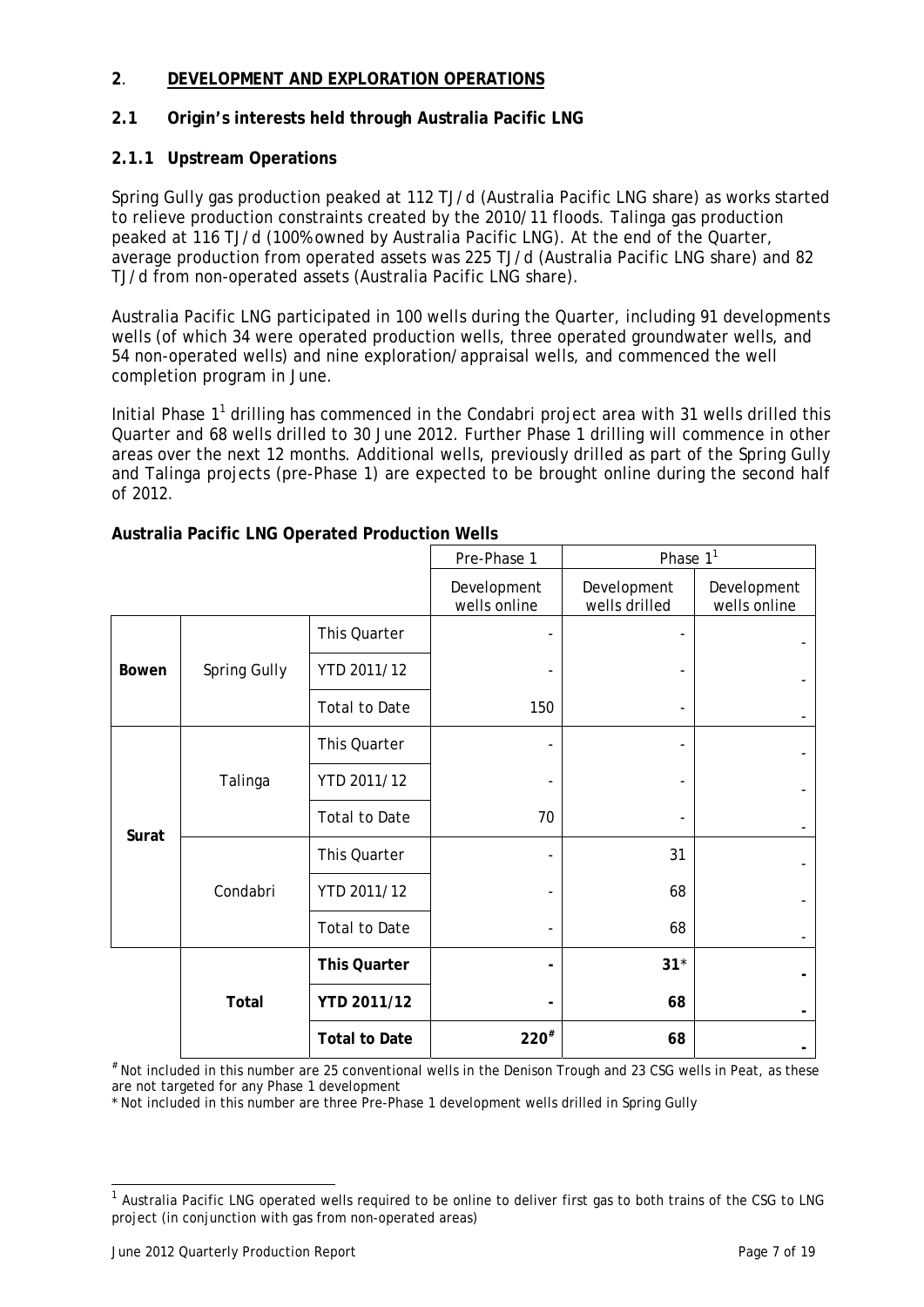### **Bowen Basin (CSG)**

#### *Spring Gully Project area (Operated)*

The gas plants achieved gross peak gas production of 114 TJ/d (Australia Pacific LNG share 112 TJ/d) and averaged 111 TJ/d (Australia Pacific LNG share 109 TJ/d) during the Quarter. Average production is currently limited whilst recovering from water capacity restrictions during the 2010/2011 flooding events.

Development drilling, well completion activities and the laying of the gathering system for the Phase 6 expansion of the Spring Gully field continued during the Quarter. Completion of this work will result in greater utilisation of the Spring Gully gas plants, (capacity now upgraded to 180 TJ/day). Two additional horizontal trial wells were successfully drilled at Spring Gully 92 and Durham Ranch 122.

Operations commenced during the Quarter to workover 19 wells. 12 of the completed workover wells were recommissioned during the period with postive gas and water rates being observed.

There was no exploration or appraisal activity in the Spring Gully area during the Quarter.

#### *Fairview Project area (Non-operated)*

Seven development wells and four appraisal wells were drilled in the non-operated Fairview field during this Quarter. Average Fairview gas production during the Quarter was 113 TJ/d (Australia Pacific LNG share 27 TJ/d).

#### **Surat Basin (CSG)**

#### *Talinga/Orana Project Area (Operated)*

Average production for the Quarter was 104 TJ/d with a peak of 116 TJ/d (100% owned by Australia Pacific LNG). 70 wells are now producing and achieving rates above expectations. Of these, 9 are pilot wells drilled in prior years, and 61 are part of the Talinga development plan of 98 wells. One of the pilot wells was plugged and abandoned during the Quarter. Further wells are due for commissioning in the second half of the 2012 calendar year to complete the development plan.

#### *Argyle/Kenya/Lauren/Bellevue Project Area (Non-operated)*

ATP 620 (Kenya) production averaged 133 TJ/d during the Quarter (Australia Pacific LNG share 54 TJ/d) and PL 247 (Bellevue) production averaged 7 TJ/d during the Quarter (Australia Pacific LNG share 2 TJ/d), with Australia Pacific LNG receiving a further 1 TJ/d of Bellevue gas under gas banking repayment arrangements with QGC.

One appraisal core-hole was drilled in the Jordan area (ATP 648P) during the Quarter along with a further 47 development wells (21 in ATP 620P and 26 in ATP 648P).

#### *Condabri Project Area (Operated)*

Development drilling in the Condabri field has progressed, with 31 development wells and 2 groundwater wells drilled during the Quarter. The Condabri construction camp is occupied and site preparation works for the Condabri gas processing facilities have commenced.

#### *Combabula Project Area (Operated)*

The Combabula multi-well pilot wells were completed in the Quarter and operations will commence once surface facilities are commissioned.

#### *Peat Project Area (Operated)*

Average gas production for the Quarter was 8 TJ/d (100% owned by Australia Pacific LNG). Completion of compressor maintenance activity added 2 TJ/d production from the first week of June 2012.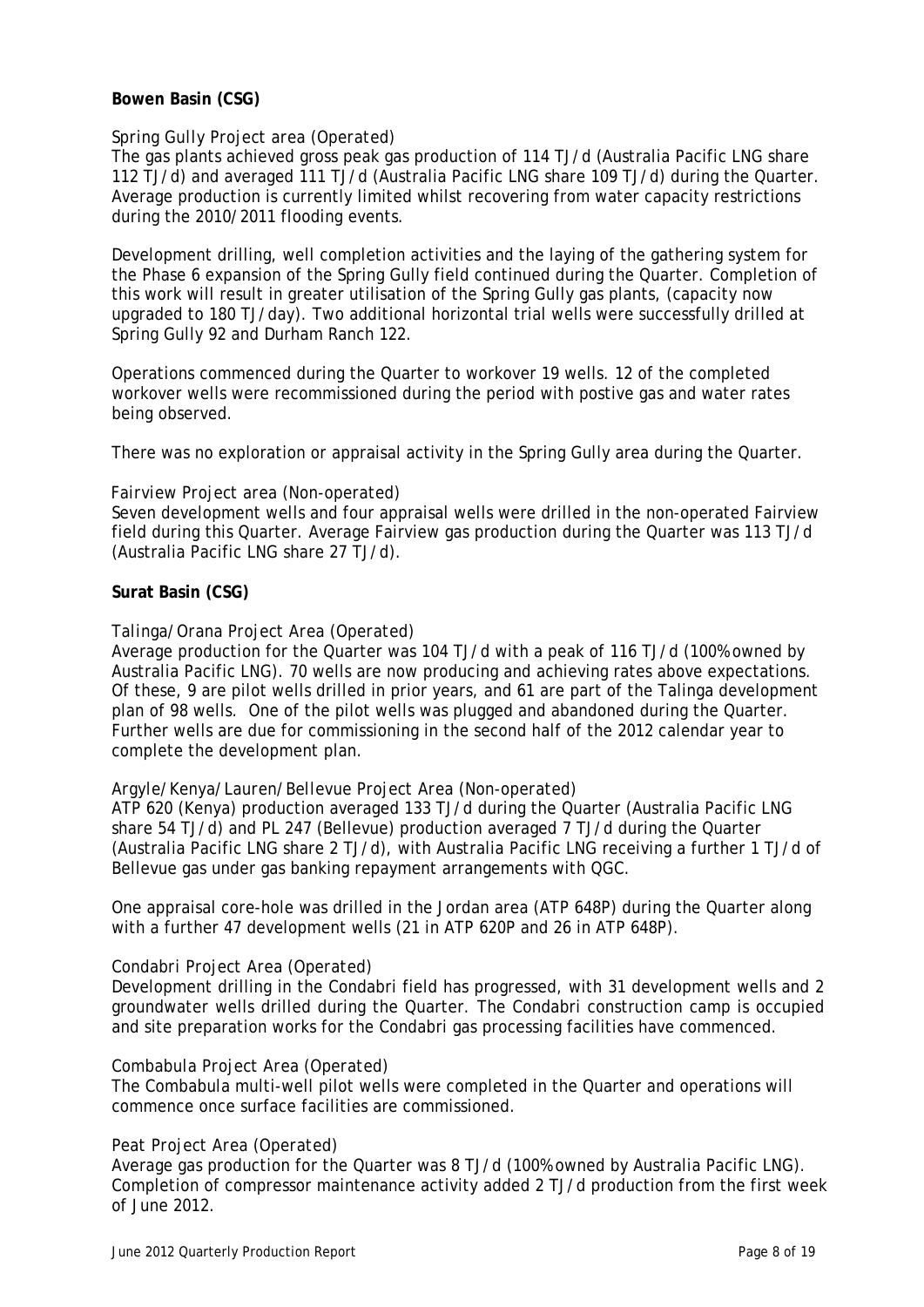### *Other Areas*

No new pilot wells were commissioned this Quarter however 7 workovers were performed to bring existing wells back online for additional testing.

Ecological surveying for the Dalwogan/Condabri 3D seismic survey was conducted during the Quarter as part of the ongoing exploration and appraisal program.

#### **Galilee Basin (CSG)**

No significant activity occurred during this Quarter.

#### **Denison Trough (including Conventional)**

Average gas production (conventional) for the Quarter was 8 TJ/d (Australia Pacific LNG share 4 TJ/d). Gas plant maintenance works added 1.5 TJ/d production from early June onwards. The Northern Denison field (11 TJ/d total capacity, 5.5 TJ/d Australia Pacific LNG share) remains temporarily shut down since the first week of December 2011 to carry out upgrade activities.

Exploration drilling was conducted during the Quarter with 4 wells drilled throughout ATP 337P. Kia Ora 5 and 6 were drilled as the final wells in this multi-well pilot, with Kia Ora 6 executed as a surface to inseam directional well, and two additional exploratory core-holes were drilled in the north of the permit.

#### **2.1.2 Upstream Project Update**

The first batch of well head separators were completed in June 2012 in preparation for shipment to site. The first gas compression train was received in Brisbane during the Quarter and work is underway on early earthworks in Condabri Central. The construction contract for the water treatment facilities was awarded to Leighton Contractors in May 2012 and the construction contract for the Gas Plant Facilities was awarded to Laing O'Rourke in July 2012. Powerlink's civil contractor for electrification was mobilised to site in June 2012. In addition, water injection trials were carried out during the Quarter.

Pipe deliveries were made progressively during the Quarter in preparation for pipeline construction.

## **2.1.3 Downstream Project Update**

Significant progress has been made in the Downstream operations during the Quarter. As at 30 June 2012, all key engineering and procurement activities have progressed to plan and all key agreements for access, amenities and logistics for Gladstone Mainland and Curtis Island have been executed.

On the Curtis Island site, the permanent roll on roll off facility at Fishermans' Landing Northern Extension was completed and became operational and temporary infrastructure for water and sewerage amenities critical to the Curtis Island Camp were delivered in early May 2012. Key site clearing and levelling has been completed and foundation work has commenced for the first LNG train. Dredging works for the LNG jetty berth were completed and other early dredging works continued.

## **2.2 CSG interests held directly by Origin**

#### **ATP788P-S 'Shallows' – Ironbark**

Installation of surface facilities, gathering network and pond construction continued during the Quarter to support the pilot well production activities.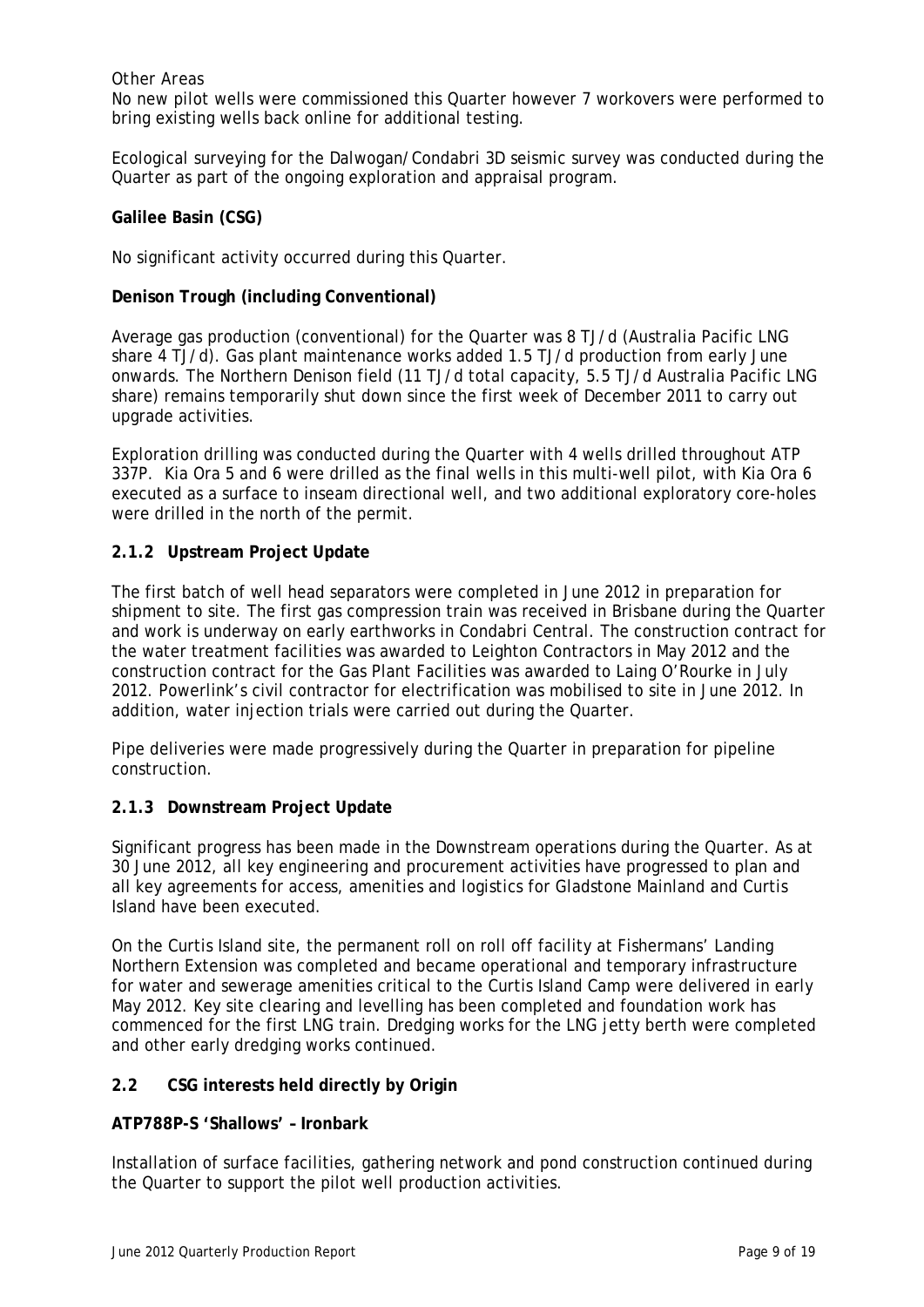## **ATP788P-D 'Deeps'**

Seismic interpretation, mapping, and resource estimation of the Permian deep coal zones continued during this Quarter.

## **2.3 Cooper / Eromanga Basin (South Australia / Queensland)**

Production in the Cooper basin was 4.8 PJe, a 3% increase compared to the previous Quarter. Higher gas (+3%), crude oil (+7%), LPG (+6%) production was partially offset by an 8% reduction in condensate volumes.

Three gas development wells and six oil development wells were drilled, cased and suspended as future producers within the South Australian part of the Cooper Basin. Four oil development wells were drilled within the Southwest Queensland part of the Cooper Basin, with three wells cased and suspended as future producers.

#### **2.4 Otway Basin (Victoria / Tasmania)**

Total production from Otway Basin was 10.4 PJe, a 14% increase over the previous Quarter. In the first part of the Quarter, facility availability was impacted by operational maintenance and equipment interruptions. In the latter part of the Quarter, the Inlet Gas Compression Project was fully commissioned and plant throughput increased to 185 TJ/day.

The Geographe development construction phase commenced on 29 May 2012 with the start of the drilling campaign with the Stena Clyde semi-submersible drilling rig.

The Thistle 1 exploration well in VIC/P43 was plugged and abandoned with no significant hydrocarbons encountered. Geological prospectivity assessment of the Speculant Transition Zone 3D seismic survey over the near-shore waters of VIC/RL2 (V) and the adjacent onshore areas continued. Processing of the Bellerive 3D marine seismic survey data from T/30P, together with reprocessing of the Aragorn 3D seismic survey from T/30P and T/34P, was completed during this Quarter. The results will undergo technical evaluation.

#### **2.5 Bass Basin (Tasmania)**

There was no production from BassGas for the June Quarter due to the shutdown of the plant for the Yolla MLE Project construction.

On 23 April 2012, Origin announced the successful lifting and connection of the new accommodation module to the Yolla A platform in Bass Strait as part of the MLE project. On 13 July 2012, Origin announced that weather conditions in the Bass Strait were unlikely to provide an opportunity to complete the compression module and condensate pump lifts prior to completion of all other Phase 1 works. Yolla will now return to its usual free flow production mode, with production expected to resume in the September Quarter 2012. Additional costs associated with the subsequent installation of the compression and condensate pump modules will be established as part of a final decision on the broader works program. Evaluation of the program for Stage 2 of the MLE continues. This will include the drilling of additional Yolla development wells and is currently expected to be undertaken during the summer of 2013/2014.

An application for consent to surrender exploration permit T/44P in the Bass Basin was submitted 9 February 2012. Government response has not yet been received.

Interpretation of the Chappell 3D seismic survey in T/18P was completed, and geological prospectivity and volumetric assessment commenced.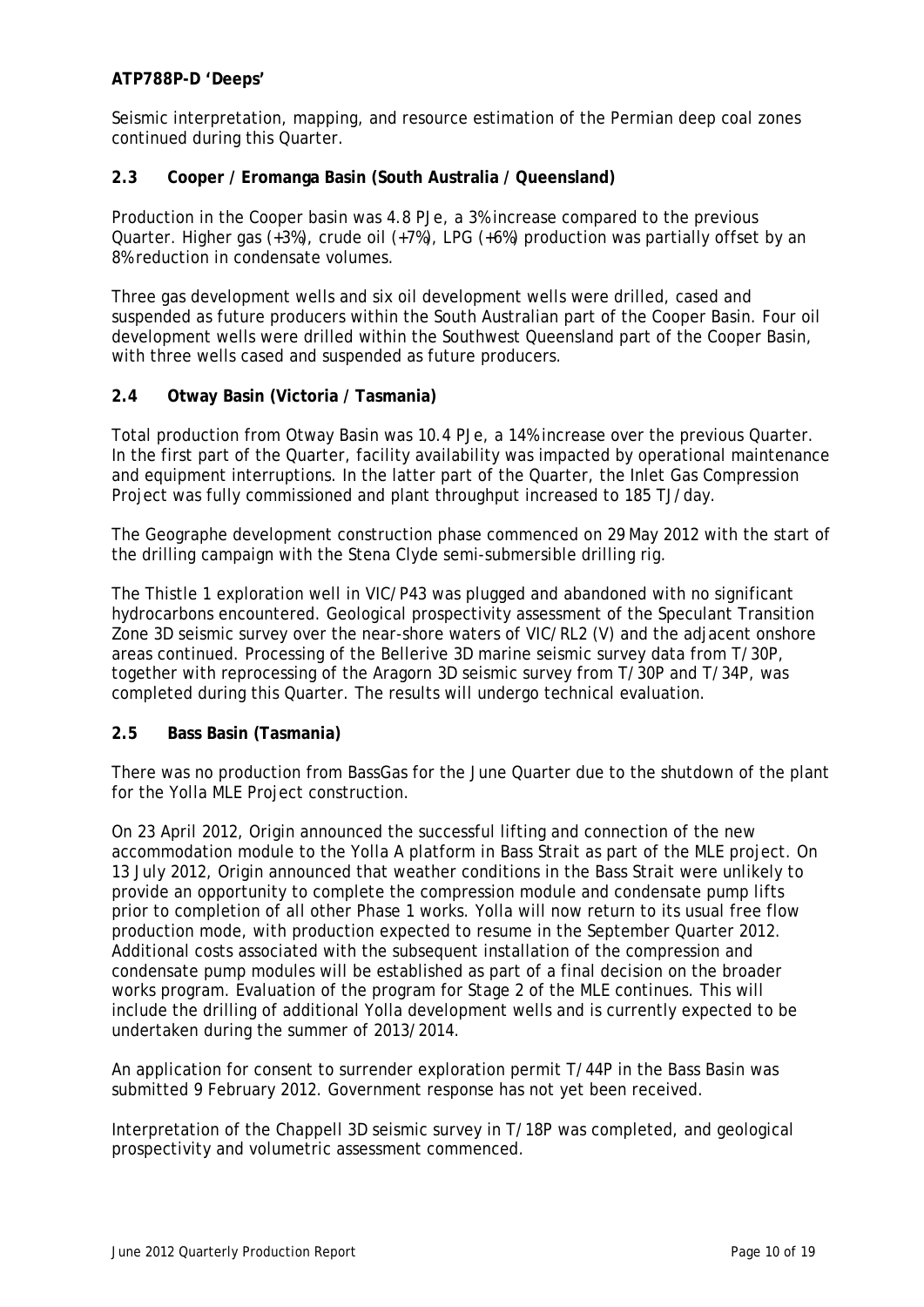## **2.6 Taranaki Basin (New Zealand)**

## *Kupe (offshore Taranaki)*

Total Kupe production was 8.7 PJe (4.4 PJe net to Origin). This was 17% higher than the March Quarter 2012 due to higher gas demand in the winter months compared to the summer months. Three tanker liftings of Kupe light crude from Port Taranaki were completed during the Quarter.

Further incorporation of well and field production and pressure data over the last two and a half years in full field dynamic reservoir models has resulted in another upgrade of the initial 2P reserves. Initial 2P reserves have been increased by 13% to 83.8 million BOE or 489 PJe, consisting of 323 PJ of sales gas (+18.3%), 1,368 kilotonnes of LPG (+22.8%), and partially offset by a reduction in light oil of 18.3 million barrels (-1.8%).

Review of the prospectivity of the Kupe area is ongoing.

#### *Tariki/Ahuroa/Waihapa/Ngaere (TAWN) and Rimu/Kauri/Manutahi*

Total onshore production was steady at 0.3 PJe. Gas production was steady, LPG was slightly up, bt this was offset by a decline in oil.

New Zealand Energy Corp (NZEC) has agreed to pay CDN \$42 million (with adjustments) for Origin Energy's Waihapa production station and the four TAWN Petroleum Mining Licenses. Ownership transfer is expected to take place in October 2012. The deal excludes the Contact-owned Ahuroa Gas Storage permit.

Production testing of Manuthai D3H ST2 continued during the period. Construction of surface production facilities at the Manutahi D site to support future production operations continued during the Quarter.

Acquisiton of the 30km<sup>2</sup> 3D Manutahi Seismic Survey commenced in March 2012 and was completed during May. The data is currently being processed and is expected to be available for interpretation by the end of September.

## **2.7 Surat Basin (Queensland)**

Total production of 0.4 PJe was 24% lower than the previous Quarter of 0.5 PJe. The Farawell 3D seismic survey in ATP 754P commenced in June 2012.

#### **2.8 Perth Basin (Western Australia)**

The Hovea oil field remained shut-in on care and maintenance during the Quarter, resulting in a 38% reduction in oil production to 8.7 kbbls compared with 14.0 kbbls in the previous Quarter. Gas production from the Perth Basin was steady at 1 PJ.

The Redback-Irwin 3D seismic survey was recorded between mid-February and early April. The area of the survey was reduced from 450  $km^2$  to 291  $km^2$ . Regulatory environmental approval for the Redback (southern) portion of the originally planned survey is still pending, and acquisition of that area of the planned survey has been deferred.

The planned 101 km<sup>2</sup> North Erregulla 3D seismic survey in Empire-operated EPs 368 and 426 has been deferred to the second half of FY 2013.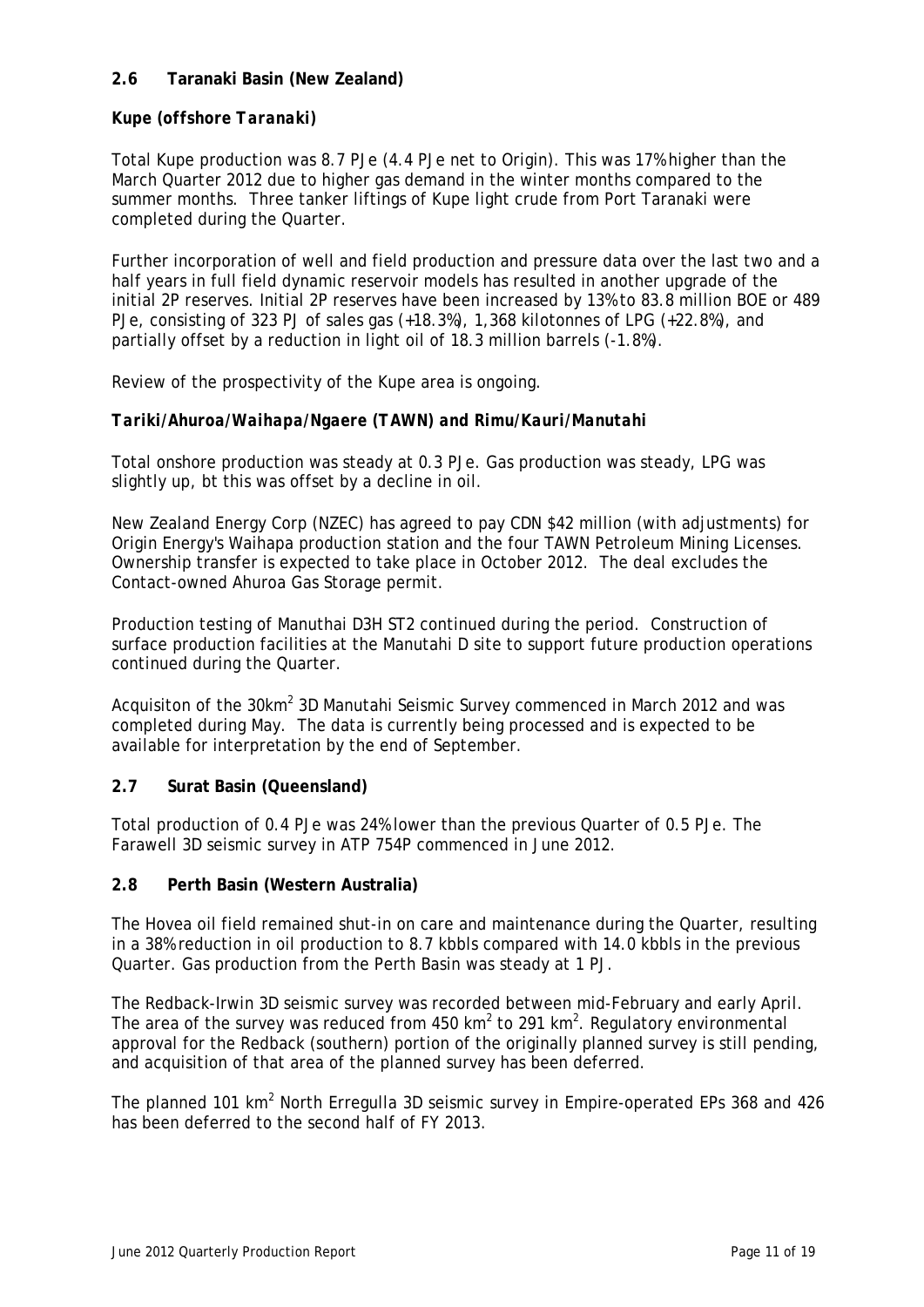## **2.9 Bonaparte Basin (Western Australia/Northern Territory)**

No further operational activities undertaken.

#### **2.10 Northland Basin (New Zealand)**

Reprocessing of the Nimitz 3D seismic data in PEP38619 is expected to be completed during July/August.

### **2.11 Canterbury Basin (New Zealand)**

Applications for an extension of duration to permit PEP 38264 and a 6 month delay to the Caravel-1 drilling commitment within PEP 38262 are still being considered by the New Zealand regulator. Anadarko (as operator) continued efforts to secure a suitable drilling rig to drill the Caravel-1 well in PEP 38262. The well has been deferred until FY 2014.

#### **2.12 Lamu Basin (Kenya)**

Apache Corporation (as operator) continues forward planning for the Mbawa-1 well to be drilled by the Deepsea Metro I drillship during the September Quarter 2012.

#### **2.13 Song Hong Basin (Vietnam)**

Interpretation of the 3D seismic survey acquired in Block 121 in October 2010 has been completed and a well location selected. Planning is in progress for the drilling of a well in late 2012. Origin entered into farm-in agreements in Block 121 to reduce its interest to 45% (see section 3 for details).

#### **2.14 Khorat Basin (Thailand)**

No significant activity occurred during this Quarter.

#### **2.14 Botswana**

Tendering for drilling, coring, analytic and support services for the proposed exploration program in PLs 134, 135 and 136 continues. The planned aero-magnetic survey commenced acquisition at the end of June 2012.

#### **3. ACQUISITIONS/DIVESTMENTS**

During the Quarter:

- **TAWN (NZ Onshore) Asset Sale:** 
	- o Origin entered into an agreement on 31 May 2012 to sell its TAWN fields in New Zealand's Taranki region along with the Waihapa Production Station and associated infrastructure assets, to NZEC for CDN\$42 million (with adjustments). For further details see Origin's website at http://www.originenergy.com.au/news/article/asxmedia-releases/1395
- **Vietnam Farm-in Agreements:** 
	- o Origin has entered into an agreement with each of Premier Oil Vietnam 121 Ltd to acquire a 40% interest and Pan Pacific Petroleum NL to acquire a 15% interest in Block 121 in the Song Hong Basin, offshore Vietnam. These farm-in agreements are subject to government and other approvals. Following completion of these transactions, Origin (operator) will hold a 45% interest in Block 121.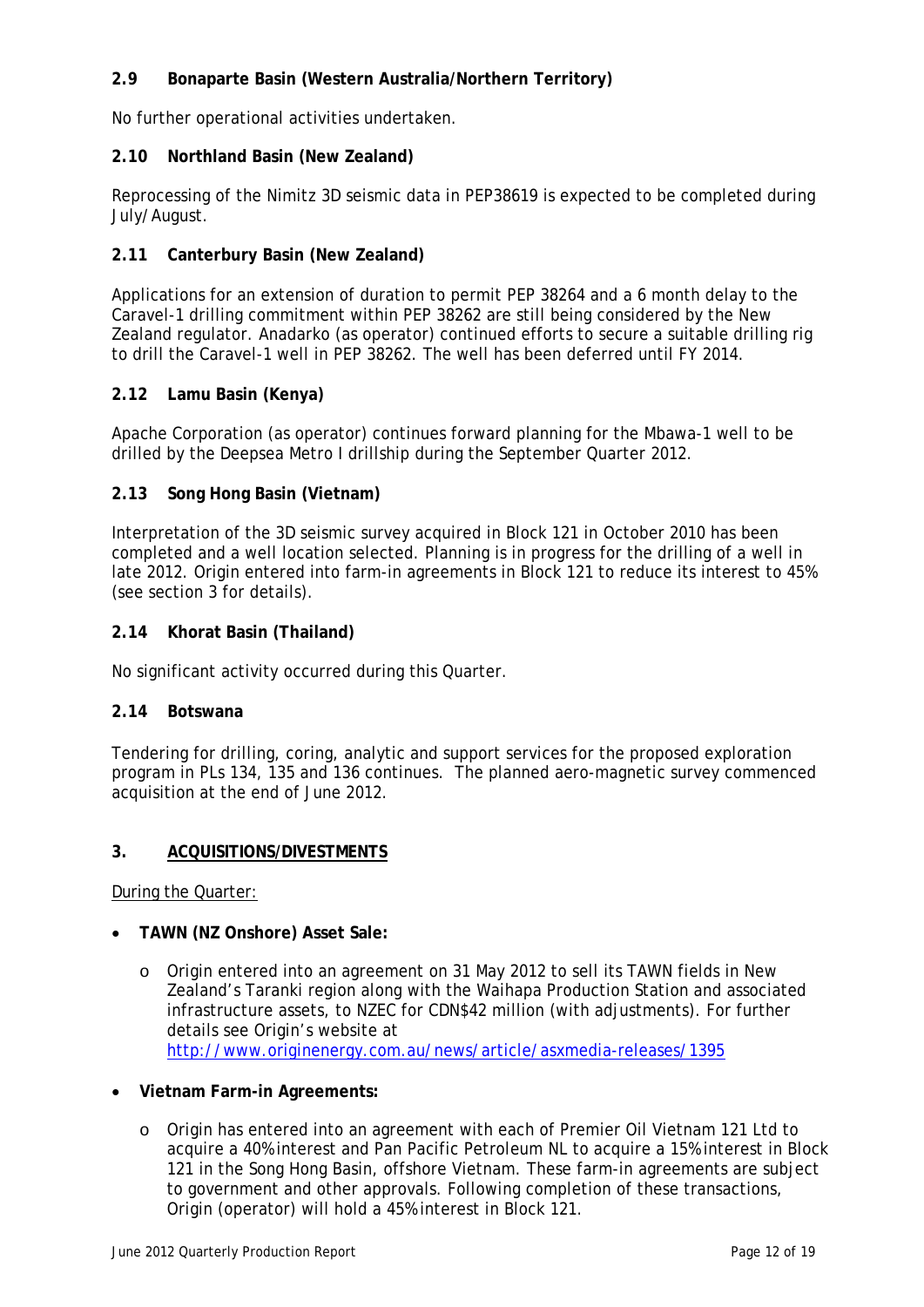## **4. DRILLING ACTIVITY**

## **4.1 Exploration/Appraisal**

The table below summarises the exploration and appraisal drilling in which Origin had an interest during the Quarter:

| <b>Exploration/Appraisal</b><br>Wells | Basin/Area           | Target     | Origin<br>effective<br>Interest % | <b>Well Status</b> |
|---------------------------------------|----------------------|------------|-----------------------------------|--------------------|
| Moonah East 1                         | Bowen Basin          | CSG        | 10.17                             | Core               |
| Hillyvale 4                           | Bowen Basin          | <b>CSG</b> | 10.17                             | <b>DST</b>         |
| Arcadia Branch 5                      | Bowen Basin          | <b>CSG</b> | 10.17                             | Pilot              |
| Arcadia Branch 6                      | Bowen Basin          | <b>CSG</b> | 10.17                             | Pilot              |
| Comet River 2                         | Denison Trough       | CSG        | 21.25                             | Core               |
| Rolleston North 2                     | Denison Trough       | CSG        | 21.25                             | Core               |
| Kia Ora West-5                        | Denison Trough       | <b>CSG</b> | 21.25                             | Pilot              |
| Kia Ora West-6                        | Denison Trough       | CSG        | 21.25                             | Pilot              |
| Jordan 5                              | Surat Basin          | CSG.       | 13.28                             | Core               |
| Thistle 1*                            | Offshore Otway Basin | Gas        | 67.23                             | <b>P&amp;A</b>     |

**(\* Denotes Origin Operatorship)**

## **4.2 Development**

The table below summarises the development drilling in which Origin had an interest during the Quarter. Origin participated in 90 CSG development wells across the Bowen and Surat basins during the Quarter, 13 conventional gas and oil development wells in the Cooper Basin and 2 in the Otway Basin.

| <b>Development Wells</b> | Basin/Area         | Target                  | Origin<br>effective<br>Interest % | <b>Well Status</b> |
|--------------------------|--------------------|-------------------------|-----------------------------------|--------------------|
| CHARO 11                 | Cooper Basin - SA  | Oil                     | 13.19                             | Oil, C&S           |
| CHARO 12                 | Cooper Basin - SA  | Oil                     | 13.19                             | Oil, C&S           |
| CHARO 13                 | Cooper Basin - SA  | Oil                     | 13.19                             | Oil, C&S           |
| CHARO 14                 | Cooper Basin - SA  | Oil                     | 13.19                             | Oil, C&S           |
| CHARO 15                 | Cooper Basin - SA  | Oil                     | 13.19                             | Oil, C&S           |
| CHARO 16                 | Cooper Basin - SA  | Oil                     | 13.19                             | Oil, C&S           |
| <b>COOK 20</b>           | Cooper Basin - SWQ | Oil                     | 25                                | Oil, C&S           |
| <b>COOK 21</b>           | Cooper Basin - SWQ | Oil                     | $\overline{25}$                   | Oil, C&S           |
| <b>COOK 22</b>           | Cooper Basin - SWQ | Oil                     | $\overline{25}$                   | <b>P&amp;A</b>     |
| <b>COOK 23</b>           | Cooper Basin - SWQ | Oil                     | $\overline{25}$                   | Oil, C&S           |
| <b>TINDILPIE 16</b>      | Cooper Basin - SA  | Gas                     | 13.19                             | Gas, C&S           |
| <b>TINDILPIE 17</b>      | Cooper Basin - SA  | Gas                     | 13.19                             | Gas, C&S           |
| <b>TINDILPIE 18</b>      | Cooper Basin - SA  | Gas                     | 13.19                             | Gas, C&S           |
| Geographe 2PH ST1        | Otway Basin        | Gas                     | 67.23                             | Drilling           |
| Geographe 3PH            | Otway Basin        | Gas                     | 67.23                             | Drilling           |
| Fairview 11-13-2         | <b>Bowen Basin</b> | <b>CSG</b>              | 10.17                             | Prod               |
| Fairview 11-13-4         | Bowen Basin        | CSG                     | 10.17                             | Prod               |
| Fairview 11-36-2         | Bowen Basin        | CSG                     | 10.17                             | Prod               |
| Fairview 11-36-3         | <b>Bowen Basin</b> | $\overline{\text{CSG}}$ | 10.17                             | Prod               |
| Fairview 16-02-2         | <b>Bowen Basin</b> | $\overline{\text{CSG}}$ | 10.17                             | Prod               |
| Fairview 16-02-3         | <b>Bowen Basin</b> | <b>CSG</b>              | 10.17                             | Prod               |
| Durham Ranch 122H*       | <b>Bowen Basin</b> | <b>CSG</b>              | 40.16                             | Pilot              |
| Durham Ranch 122V*       | <b>Bowen Basin</b> | $\overline{\text{CSG}}$ | 40.16                             | Pilot              |
| Spring Gully 92H*        | <b>Bowen Basin</b> | CSG                     | 42.38                             | Production         |
| Fairview 17-35-1         | <b>Bowen Basin</b> | $\overline{\text{CSG}}$ | 10.17                             | Monitor/ Core      |
| Argyle 121               | Surat Basin        | CSG                     | 17.27                             | Production         |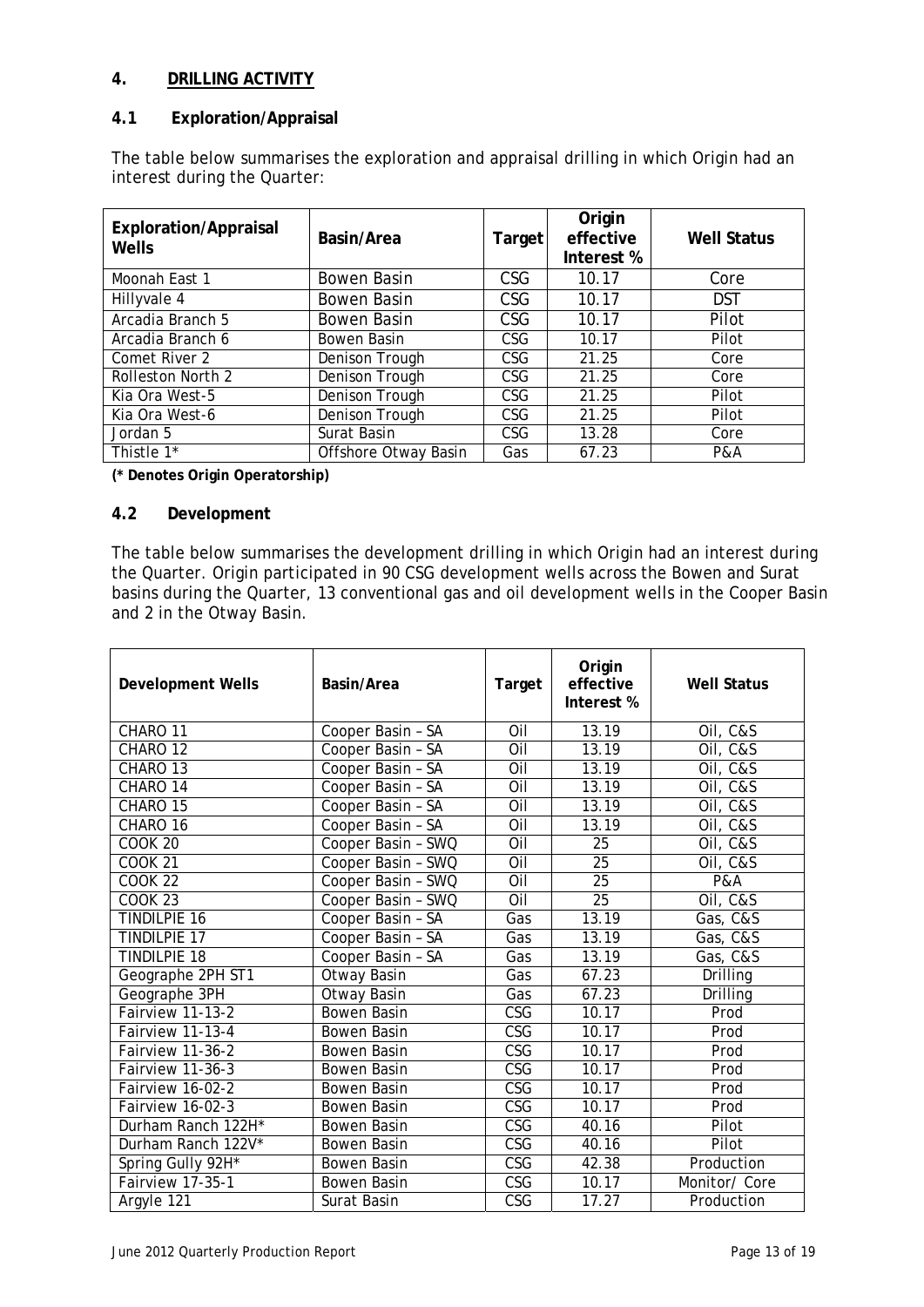| <b>Development Wells</b> | Basin/Area  | Target                  | Origin<br>effective<br>Interest % | <b>Well Status</b> |
|--------------------------|-------------|-------------------------|-----------------------------------|--------------------|
| Argyle 122               | Surat Basin | CSG                     | 17.27                             | Production         |
| Argyle 131               | Surat Basin | <b>CSG</b>              | 17.27                             | Production         |
| Argyle 132               | Surat Basin | $\overline{\text{CSG}}$ | 17.27                             | Production         |
| Argyle 162               | Surat Basin | CSG                     | 17.27                             | Production         |
| Argyle 163               | Surat Basin | $\overline{\text{CSG}}$ | 17.27                             | Production         |
| Condabri 134*            | Surat Basin | $\overline{\text{CSG}}$ | 42.50                             | Production         |
| Condabri 136*            | Surat Basin | <b>CSG</b>              | 42.50                             | Production         |
| Condabri 141*            | Surat Basin | $\overline{\text{CSG}}$ | 42.50                             | Production         |
| Condabri 142*            | Surat Basin | $\overline{\text{CSG}}$ | 42.50                             | Production         |
| Condabri 144*            | Surat Basin | CSG                     | 42.50                             | Production         |
| Condabri 145*            | Surat Basin | CSG                     | 42.50                             | Production         |
| Condabri 146*            | Surat Basin | CSG                     | 42.50                             | Production         |
| Condabri 147*            | Surat Basin | CSG                     | 42.50                             | Production         |
| Condabri 150*            | Surat Basin | CSG                     | 42.50                             | Production         |
| Condabri 151*            | Surat Basin | $\overline{\text{CSG}}$ | 42.50                             | Production         |
| Condabri 152*            | Surat Basin | $\overline{\text{CSG}}$ | 42.50                             | Production         |
| Condabri 154*            | Surat Basin | CSG                     | 42.50                             | Production         |
| Condabri 155*            | Surat Basin | CSG                     | 42.50                             | Production         |
| Condabri 257*            | Surat Basin | CSG                     | 42.50                             | Production         |
| Condabri 258*            | Surat Basin | CSG                     | 42.50                             | Production         |
| Condabri 259*            | Surat Basin | $\overline{\text{CSG}}$ | 42.50                             | Production         |
| Condabri 260*            | Surat Basin | $\overline{\text{CSG}}$ | 42.50                             | Production         |
| Condabri 261*            | Surat Basin | CSG                     | 42.50                             | Production         |
| Condabri 262*            | Surat Basin | CSG                     | 42.50                             | Production         |
| Condabri 263*            | Surat Basin | $\overline{\text{CSG}}$ | 42.50                             | Production         |
| Condabri 267*            | Surat Basin | $\overline{\text{CSG}}$ | 42.50                             | Production         |
| Condabri 54*             | Surat Basin | CSG                     | 42.50                             | Production         |
| Condabri 55*             | Surat Basin | $\overline{\text{CSG}}$ | 42.50                             | Production         |
| Condabri 56*             | Surat Basin | CSG                     | 42.50                             | Production         |
| Condabri 64*             | Surat Basin | CSG                     | 42.50                             | Production         |
| Condabri 65*             | Surat Basin | CSG                     | 42.50                             | Production         |
| Condabri 66*             | Surat Basin | CSG                     | 42.50                             | Production         |
| Condabri 77*             | Surat Basin | CSG                     | 42.50                             | Production         |
| Condabri 79*             | Surat Basin | $\overline{\text{CSG}}$ | 42.50                             | Production         |
| Condabri 80*             | Surat Basin | CSG                     | 42.50                             | Production         |
| Condabri 81*             | Surat Basin | <b>CSG</b>              | 42.50                             | Production         |
| Isabella 132             | Surat Basin | <b>CSG</b>              | 13.28                             | Production         |
| Isabella 133             | Surat Basin | CSG                     | 13.28                             | Production         |
| Isabella 142             | Surat Basin | $\overline{\text{CSG}}$ | 13.28                             | Production         |
| Isabella 143             | Surat Basin | <b>CSG</b>              | 13.28                             | Production         |
| Isabella 144             | Surat Basin | $\overline{\text{CSG}}$ | 13.28                             | Production         |
| Isabella 153             | Surat Basin | $\overline{\text{CSG}}$ | 13.28                             | Production         |
| Isabella 154             | Surat Basin | CSG                     | 13.28                             | Production         |
| Isabella 155             | Surat Basin | CSG                     | 13.28                             | Production         |
| Isabella 162             | Surat Basin | CSG                     | 13.28                             | Production         |
| Isabella 163             | Surat Basin | CSG                     | 13.28                             | Production         |
| Isabella 164             | Surat Basin | $\overline{\text{CSG}}$ | 13.28                             | Production         |
| Isabella 165             | Surat Basin | $\overline{\text{CSG}}$ | 13.28                             | Production         |
| Isabella 166             | Surat Basin | $\overline{\text{CSG}}$ | 13.28                             | Production         |
| Isabella 172             | Surat Basin | CSG                     | 13.28                             | Production         |
| Isabella 175             | Surat Basin | CSG                     | 13.28                             | Production         |
| Isabella 176             | Surat Basin | $\overline{\text{CSG}}$ | 13.28                             | Production         |
| Isabella 183             | Surat Basin | CSG                     | 13.28                             | Production         |
| Isabella 184             | Surat Basin | $\overline{\text{CSG}}$ | 13.28                             | Production         |
| Isabella 185             | Surat Basin | $\overline{\text{CSG}}$ | 13.28                             | Production         |
| Isabella 186             | Surat Basin | CSG                     | 13.28                             | Production         |
| Isabella 193             | Surat Basin | CSG                     | 13.28                             | Production         |
| Kenya 174                | Surat Basin | CSG                     | 17.27                             | Production         |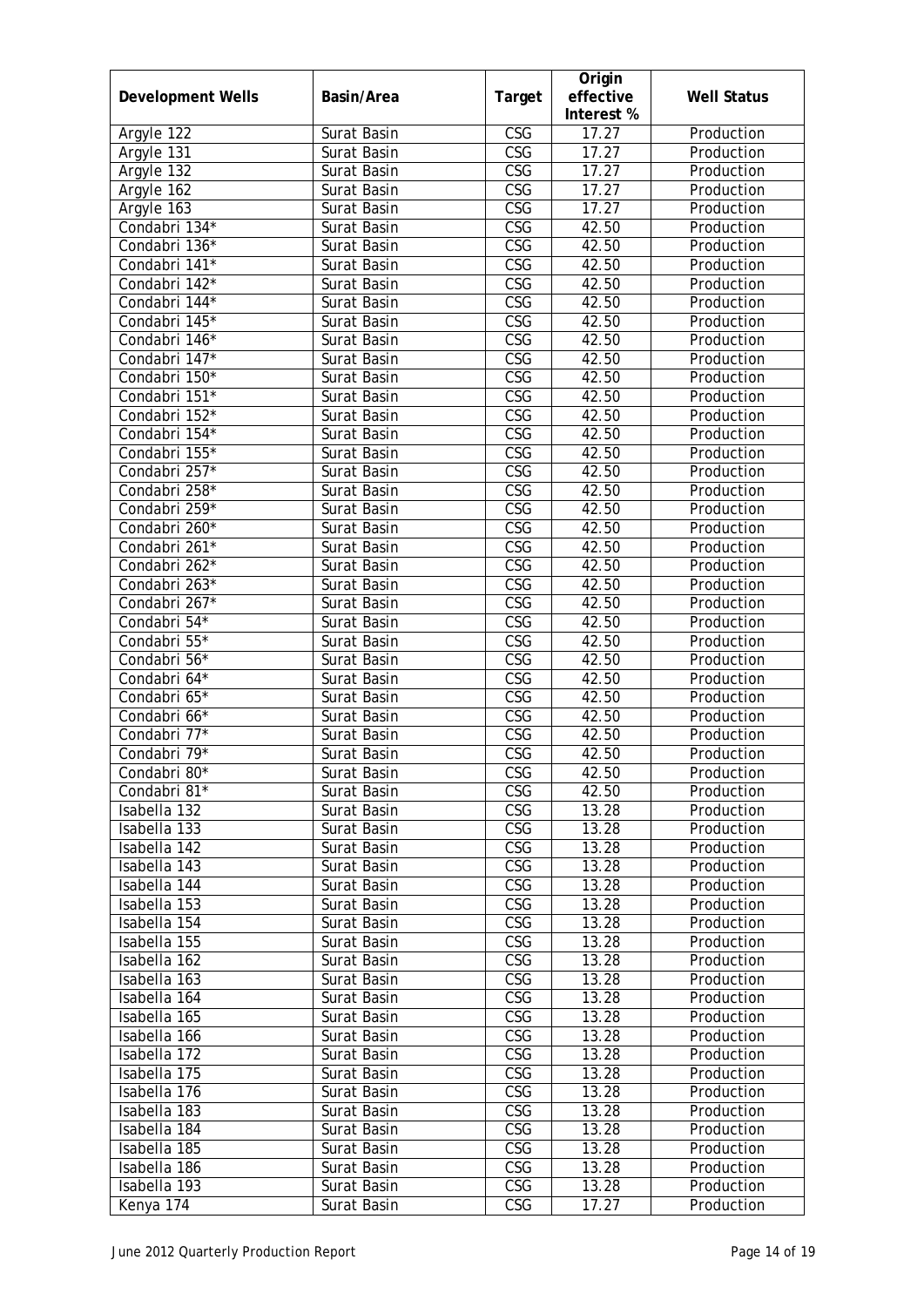| <b>Development Wells</b> | Basin/Area  | Origin<br>effective<br>Target<br>Interest % |                    | <b>Well Status</b> |
|--------------------------|-------------|---------------------------------------------|--------------------|--------------------|
| Kenya 185                | Surat Basin | CSG                                         | 17.27              | Production         |
| Kenya 186                | Surat Basin | $\overline{\text{CSG}}$                     | 17.27              | Production         |
| Kenya 187                | Surat Basin | CSG                                         | $\overline{17.27}$ | Production         |
| Kenya 198                | Surat Basin | CSG                                         | 17.27              | Production         |
| Kenya East 127           | Surat Basin | $\overline{\text{CSG}}$                     | 13.28              | Production         |
| Lauren 110               | Surat Basin | <b>CSG</b>                                  | 17.27              | Production         |
| Lauren 121               | Surat Basin | <b>CSG</b>                                  | 17.27              | Production         |
| Lauren $122$             | Surat Basin | $\overline{\text{CSG}}$                     | 17.27              | Production         |
| Lauren 132               | Surat Basin | <b>CSG</b>                                  | 17.27              | Production         |
| Lauren 133               | Surat Basin | <b>CSG</b>                                  | 17.27              | Production         |
| Lauren 141               | Surat Basin | CSG                                         | 17.27              | Production         |
| Lauren 142               | Surat Basin | <b>CSG</b>                                  | 17.27              | Production         |
| Lauren 143               | Surat Basin | CSG                                         | 17.27              | Production         |
| Lauren 144               | Surat Basin | CSG                                         | 17.27              | Production         |
| Lauren 177               | Surat Basin | CSG                                         | 17.27              | Production         |
| RubyJo 104               | Surat Basin | CSG                                         | 13.28              | Production         |
| RubyJo 209               | Surat Basin | <b>CSG</b>                                  | 13.28              | Production         |
| RubyJo 210               | Surat Basin | $\overline{\text{CSG}}$                     | 13.28              | Production         |
| RubyJo 220               | Surat Basin | CSG                                         | 13.28              | Production         |
| Condabri INJ1-H*         | Surat Basin | CSG                                         | 42.50              | Groundwater        |
|                          |             |                                             |                    | monitoring         |
| Condabri INJ2-P*         | Surat Basin | <b>CSG</b>                                  | 42.50              | Groundwater        |
|                          |             |                                             |                    | monitoring         |
| Reedy Creek MB4-W*       | Surat Basin | CSG                                         | 39.41              | Groundwater        |
|                          |             |                                             |                    | monitoring         |

**(\* Denotes Origin Operatorship)**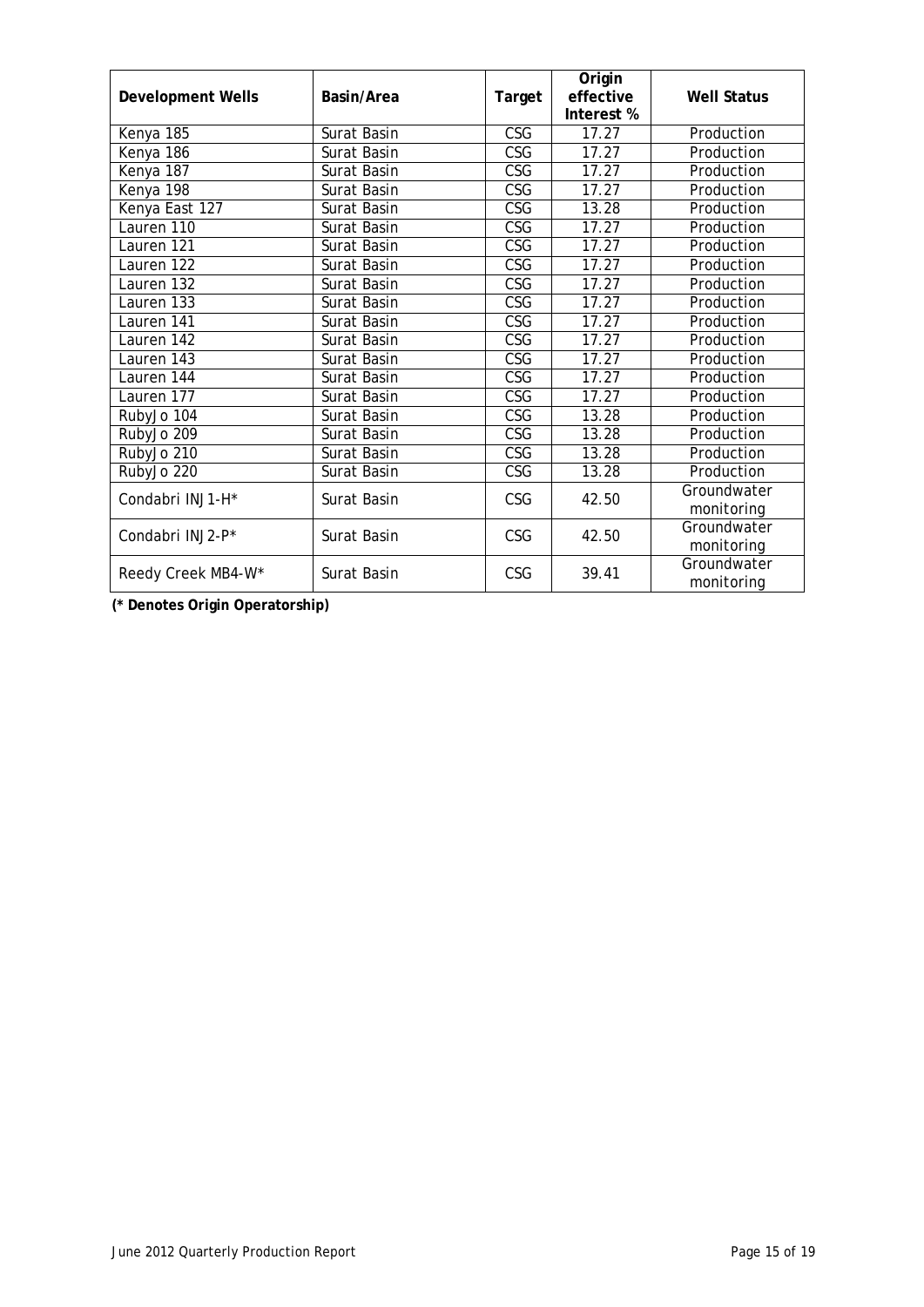## **5. CAPITAL EXPENDITURE**

The tables below include total expenditure on exploration and evaluation activities and capital expenditure on development and production activities. It includes capitalised interest and excludes expenditure on acquisitions. Expenditure in the current financial year is preliminary and is subject to audit review. Note: Numbers may not add due to rounding.

| <b>Australian Operations</b>  |             |          | June       |         |         |
|-------------------------------|-------------|----------|------------|---------|---------|
|                               | <b>This</b> | Previous | Quarter    | YTD     | YTD     |
| A\$m                          | Quarter     | Quarter  | 2011       | 2011/12 | 2010/11 |
| Exploration / Evaluation      | 29          | 21       | 24         | 116     | 128     |
| Development / PP&E            | 107         | 81       | 45         | 306     | 149     |
| Total                         | 136         | 102      | 69         | 422     | 277     |
| <b>New Zealand Operations</b> |             |          | June       |         |         |
|                               | <b>This</b> | Previous | Quarter    | YTD     | YTD     |
| NZ\$m                         | Quarter     | Quarter  | 2011       | 2011/12 | 2010/11 |
| Exploration / Evaluation      | 2           |          | $(15)^{#}$ | 5       | 27      |
| Development / PP&E            | 8           | 11       | 20         | 32      | 48      |
| Total                         | 10          | 12       | 5          | 37      | 75      |

 $*$  Includes funds received from equity farm-down in PEP 38262 (Canterbury)

| International Operations* |             |                 | June               |                 |     |
|---------------------------|-------------|-----------------|--------------------|-----------------|-----|
|                           | <b>This</b> | <b>Previous</b> | Ouarter            | YTD             | YTD |
| A\$m                      | Ouarter     | Ouarter         | 2011               | 2011/12 2010/11 |     |
| Exploration / Evaluation  |             |                 | $(3)$ <sup>#</sup> | 22              | 27  |
| Development / PP&E        |             |                 | O                  |                 |     |
| Total                     |             |                 | (3)                |                 |     |

*\* Includes all expenditure incurred on permits outside Australia and New Zealand, including Origin's interests in South East Asia, Kenya and Botswana.* 

# *Includes funds received from equity farm-down in Kenya Block L8* 

| Total                    |             |                 | June    |         |         |
|--------------------------|-------------|-----------------|---------|---------|---------|
| (excluding APLNG)        | <b>This</b> | <b>Previous</b> | Ouarter | YTD     | YTD     |
| A\$m                     | Quarter     | Quarter         | 2011    | 2011/12 | 2010/11 |
| Exploration / Evaluation | 31          | 29              | 10      | 142     | 177     |
| Development / PP&E       | 114         | 90              | 60      | 331     | 185     |
| Total                    | 145         | 119             | 70      | 473     | 362     |

## **Australia Pacific LNG**

Origin is required to contribute cash to Australia Pacific LNG (in proportion to its equity holding) where Australia Pacific LNG has insufficient cash from other sources (such as the issue of equity to new shareholders and operating cash flows) to fund its activities. Origin began making cash contributions in the December Quarter 2011.

| Origin's contribution to APLNG |         |                  | June |                              |     |
|--------------------------------|---------|------------------|------|------------------------------|-----|
|                                | This.   | Previous Quarter |      | YTD.                         | YTD |
| A\$m                           | Quarter |                  |      | Quarter 2011 2011/12 2010/11 |     |
| Contribution                   | 559     | 436              |      | 1.167                        | U   |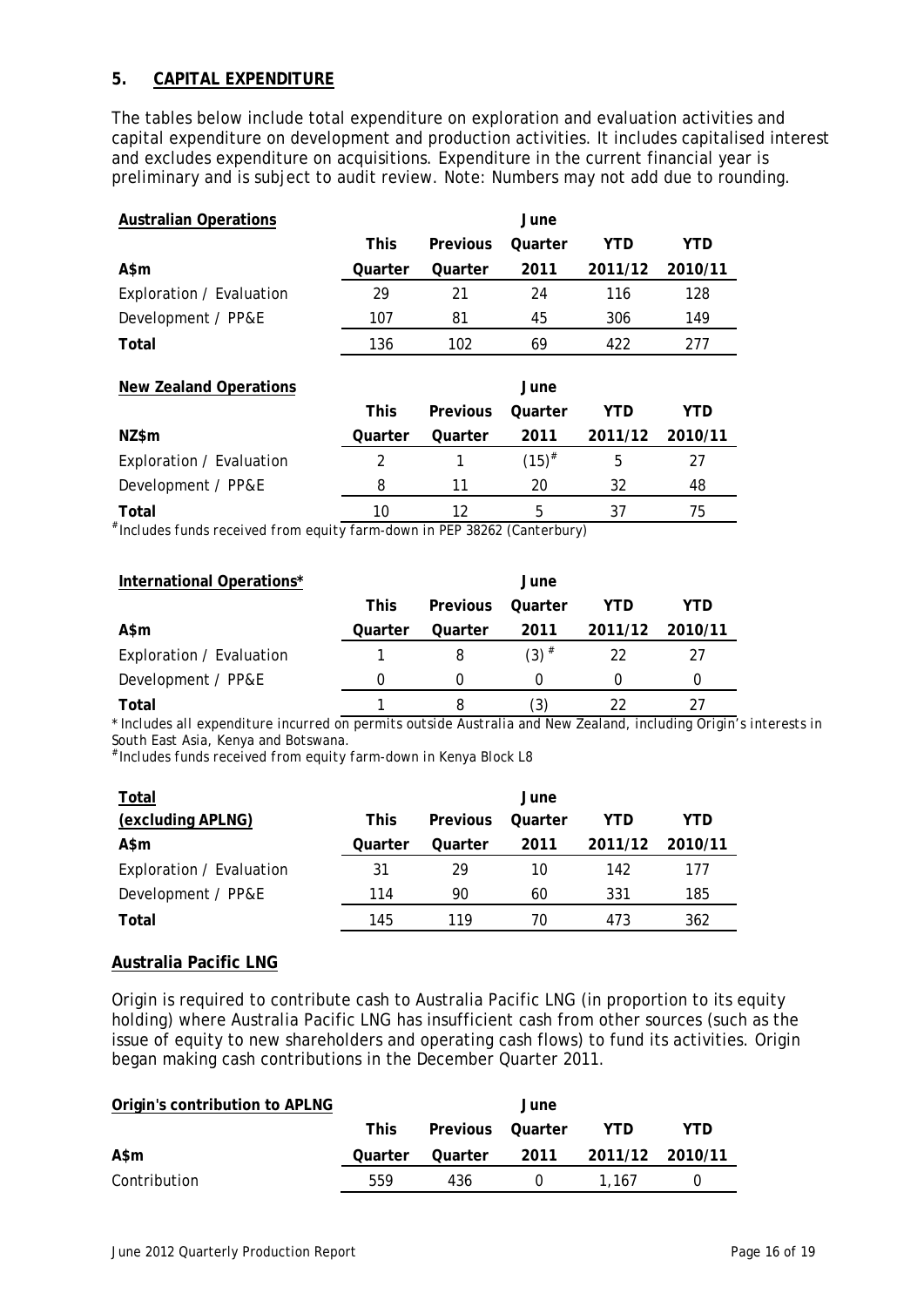## **6. ORIGIN'S INTERESTS**

|  |  |  | 6.1 Origin held interests in the following permits during the Quarter: |
|--|--|--|------------------------------------------------------------------------|
|  |  |  |                                                                        |

| Basin/Project Area       | Permits (Origin current beneficial interest)<br>(* Denotes Origin Operatorship)                                                                                                                                                                                                                                              |
|--------------------------|------------------------------------------------------------------------------------------------------------------------------------------------------------------------------------------------------------------------------------------------------------------------------------------------------------------------------|
| Australia                |                                                                                                                                                                                                                                                                                                                              |
| Surat Basin (Qld)        | PL 14 (100%*); PLs 56 and 74 (69%*);                                                                                                                                                                                                                                                                                         |
|                          | PL 30 (75%*); PLs 21, 22, 27 and 64 (87.5%*);                                                                                                                                                                                                                                                                                |
|                          | PLs 53, 174 and 227 (100%*); ATP 470P Redcap (90%) (subject to state<br>government transfer approval following withdrawal); ATP 470P Formosa Downs<br>(42.7192%) (subject to state government approval following withdrawal); PL 71<br>(Production) (90%*); PL 71 (Exploration) (72%*); PL 70 (100%*) and PL 264<br>$(90\%)$ |
|                          | ATP 471P Weribone Pooling Area (50.64%*); ATP 336P and PLs 10W, 11W, 12W,<br>28, 69 and 89 (46.25%); PL 11W Snake Creek East 1 Exclusion Zone (25%); ATP<br>647P (Block 2656 only) (50%*); ATP 754P (50%*); ATP788P Deeps (25%*); and<br>ATP471P Bainbilla (24.748%)                                                         |
| CSG (QId)                | ATP788P Shallows (100%*)                                                                                                                                                                                                                                                                                                     |
| Onshore Otway Basin      |                                                                                                                                                                                                                                                                                                                              |
| - Victoria               | PPLs 6 and 9 and PRL 1 (90%*); PPLs 4, 5, 7, 10 and 12 (100%*); PPL 2 (Ex. lona)<br>$(100\%)$ ; PPL 8 $(100\%)$                                                                                                                                                                                                              |
| Offshore Otway Basin     |                                                                                                                                                                                                                                                                                                                              |
| - Victoria               | VIC/L23 and VIC/P43 (67.23%*); VIC/RL2(V) and VIC/P42(V) (100%*)                                                                                                                                                                                                                                                             |
| - Tasmania               | T/L2, T/L3 and T/30P (67.23%*); T/34P (82.3%*)                                                                                                                                                                                                                                                                               |
| Bass Basin (Tasmania)    | T/L1 (42.5%*); T/18P (39.0%*); and T/44P (60%*)                                                                                                                                                                                                                                                                              |
| Onshore Perth Basin (WA) | EP 320 and L11 (67%*); L14 (49.189%*); and L1/L2 (excluding Dongara, Mondarra<br>and Yardarino) (50%); EP368 (40%); EP426 (40%) (subject to completion of farm-<br>in agreements)                                                                                                                                            |
| Offshore Bonaparte       | NT/RL1 and WA6R (5%)                                                                                                                                                                                                                                                                                                         |
| (WA/NT)                  |                                                                                                                                                                                                                                                                                                                              |
| Cooper Basin             |                                                                                                                                                                                                                                                                                                                              |
| - Qld                    | SWQ Unit Subleases (16.7375%); Aquitaine A & B Blocks and associated PLs<br>(25%); Aquitaine C Block and associated PLs (27%); and Wareena Block and<br>associated PLs (10%)                                                                                                                                                 |
| - SA                     | SA Unit PPLs (13.19%); Patchawarra East Block PPLs (10.536%); Reg Sprigg West<br>Unit (PPLs 194 and 211) (7.902%)                                                                                                                                                                                                            |
| New Zealand              |                                                                                                                                                                                                                                                                                                                              |
| Taranaki Basin           | PMP 38151, PMP 38155, PML 38138, PML 38139, PML 38140 and PML 38141<br>$(100\%)$ .<br>PML 38146 (50%*)                                                                                                                                                                                                                       |
| Northern Taranaki Basin  | PEP 38619 (100%*)                                                                                                                                                                                                                                                                                                            |
| Canterbury Basin         | PEP 38262 and PEP 38264 (50%) (subject to Government approval these two<br>permits will be merged)                                                                                                                                                                                                                           |
| Kenya                    |                                                                                                                                                                                                                                                                                                                              |
| Lamu Basin               | L8 (20%)                                                                                                                                                                                                                                                                                                                     |
| Botswana                 | PL134/2010, PL135/2010 and P136/2010 (50%)                                                                                                                                                                                                                                                                                   |
| Vietnam                  |                                                                                                                                                                                                                                                                                                                              |
| Song Hong Basin          | Block 121 (100%*)                                                                                                                                                                                                                                                                                                            |
| Vinh Chau Graben         | Block 31 (25%) and Block DBSCL-01 (25%) (subject to farm-in agreement with<br>Salamander)                                                                                                                                                                                                                                    |
| Thailand                 |                                                                                                                                                                                                                                                                                                                              |
| Khorat Plateau           | L15/50 and L26/50 (40%) (subject to farm-in agreement with Salamander)                                                                                                                                                                                                                                                       |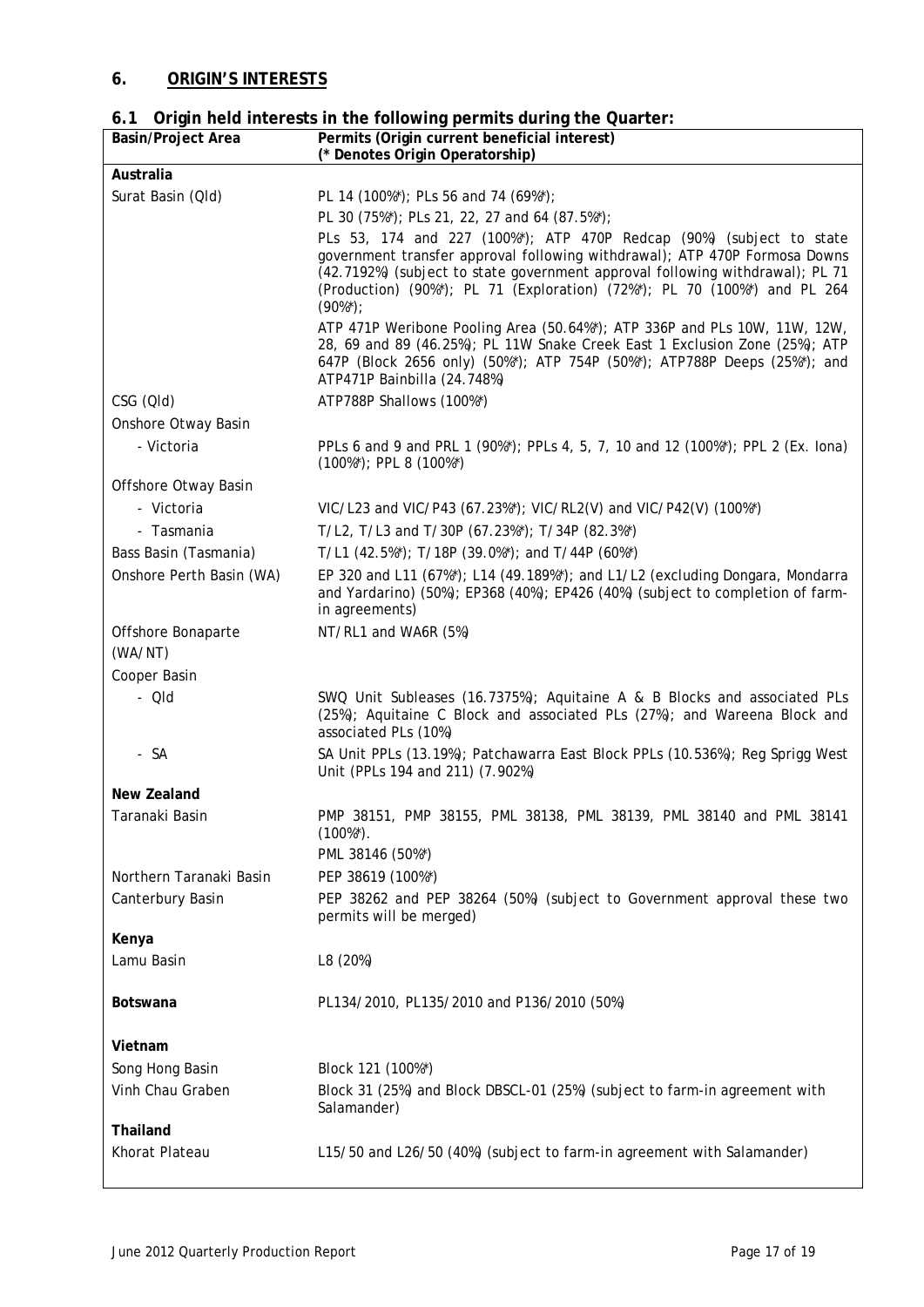## **6.2 Australia Pacific LNG held interests in the following permits during the Quarter:**

Australia Pacific LNG holds interests in the permits listed below. The interests denote Origin's effective interest in the permits – being 42.5% of the interest held by Australia Pacific LNG.

| <b>Basin/Project Area</b>                 | Permits (Origin current effective beneficial interest)<br>(* Denotes Origin Operatorship)                                                                                                                                                                                                                           |
|-------------------------------------------|---------------------------------------------------------------------------------------------------------------------------------------------------------------------------------------------------------------------------------------------------------------------------------------------------------------------|
| Australia                                 |                                                                                                                                                                                                                                                                                                                     |
| Denison Trough (Qld)                      | PLs 41, 42, 43, 44, 45, 54, 67, 173, 183 and 218 (21.25%*); ATP 337P, PLAs<br>449, 450, 451, 452, 453, 454, 455, 456, 457, 475 and 476 (21.25%); ATP<br>337P Mahalo and PLA 448 (12.75%); and ATP 553P (21.25%)                                                                                                     |
| Galilee Basin (Qld)                       | ATPs 666P, 667P and 668P (42.5%*)                                                                                                                                                                                                                                                                                   |
| CSG (QId)                                 |                                                                                                                                                                                                                                                                                                                     |
| - Spring Gully                            | PLs 195 and 203, PLAs 268, 414, 415, 416, 417, 418, 419 and ATP 592P<br>(40.1625%*); PL 204 (42.383124%*); and PL 200 (40.67692%*)                                                                                                                                                                                  |
| - Fairview                                | PLs 90, 91, 92, 99, 100, 232, 233, 234, 235 and 236 and ATP 526P<br>(10.17025%)                                                                                                                                                                                                                                     |
| - Peat                                    | PL 101 (42.5%*)                                                                                                                                                                                                                                                                                                     |
| - Argyle/Kenya/Lauren/<br><b>Bellevue</b> | PLs 179, 180, 228, 229 and 263 and ATP 620P Shallows (17.265625%); PL<br>247 and ATP610 Shallows (12.484375%); PL 273, 274 and 279 and ATP 648P<br>Shallows, PLs 257, 273, 274, 275, 278, 279, 442, 466 and 474 (13.28125%)                                                                                         |
| - Talinga/Orana                           | PLs 209, 215 and 226, PLAs 216, 225, 272, 289, 445 and 481 and ATP 692P<br>$(42.5\%)$                                                                                                                                                                                                                               |
| - Other (Bowen Basin)                     | PLs 219 and 220 (42.5%*); ATPs 653P, PLAs 420, 421, 440 and 745P<br>$(10.13625%)$ ; and ATP 804P $(12.451735%)$                                                                                                                                                                                                     |
| - Other (Surat Basin)                     | ATP 606P, PLAs 297, 403, 404, 405, 406, 407, 408, 412, 413 and 444<br>(39.404384%*); ATP 631P, PLAs 281 and 282 (7.6910124%); ATP 663P, PLAs<br>434, 435, 436, 437, 438 and 439 (42.5%*); ATP 702P, PLs 265 and 267 and<br>PLA 266 (42.5%*); ATP 972P, PLAs 469, 470 and 471 (39.404384%*) and ATP<br>973P (42.5%*) |